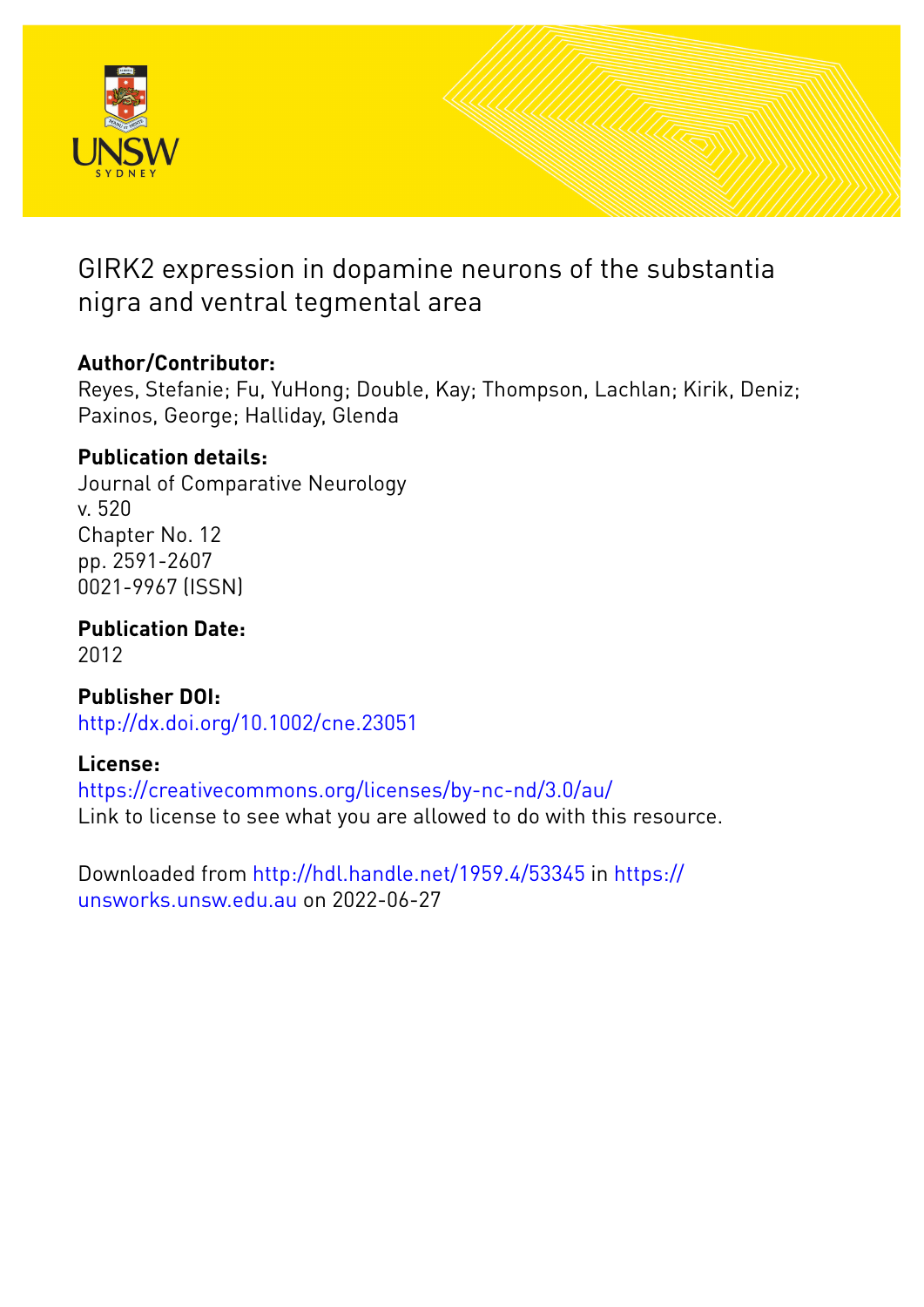# JCN-11-0302 resubmitted to the Journal of Comparative Neurology associate editor Jeffrey

H. Kordower (Rush University Medical Center), 18<sup>th</sup> October 2011

Glenda Halliday 16/10/11 11:38 PM Glenda Halliday 16/10/11 11:38 PM **Deleted:** S **Deleted:** Septem

**GIRK2 expression in dopamine neurons of the substantia nigra and ventral tegmental area**

Authors: Stefanie Reyes\*<sup>1</sup>, Yuhong Fu\*<sup>1</sup>, Kay Double<sup>1</sup>, Lachlan Thompson<sup>2</sup>, Deniz Kirik<sup>3</sup>, George Paxinos<sup>1</sup> and Glenda M. Halliday<sup>1</sup> \* *Co first authors* <sup>1</sup>Neuroscience Research Australia and the School of Medical Sciences, University of New South Wales, Randwick, Sydney, 2031 New South Wales, Australia <sup>2</sup>Florey Neuroscience Institutes, Melbourne, Australia <sup>3</sup> Brain Repair and Imaging in Neural Systems, Department of Experimental Medical Science, BMC D11, Lund University, 22184, Lund, Sweden

**Abbreviated title:** Substantia nigra GIRK2 distribution **Key words:** GIRK2, human, mouse, substantia nigra

**Corresponding author**: Professor Glenda Halliday, Neuroscience Research Australia, Randwick, NSW 2031, Australia, phone: +61-2-93991704, fax: +61-2-93991105, email: g.halliday@neura.edu.au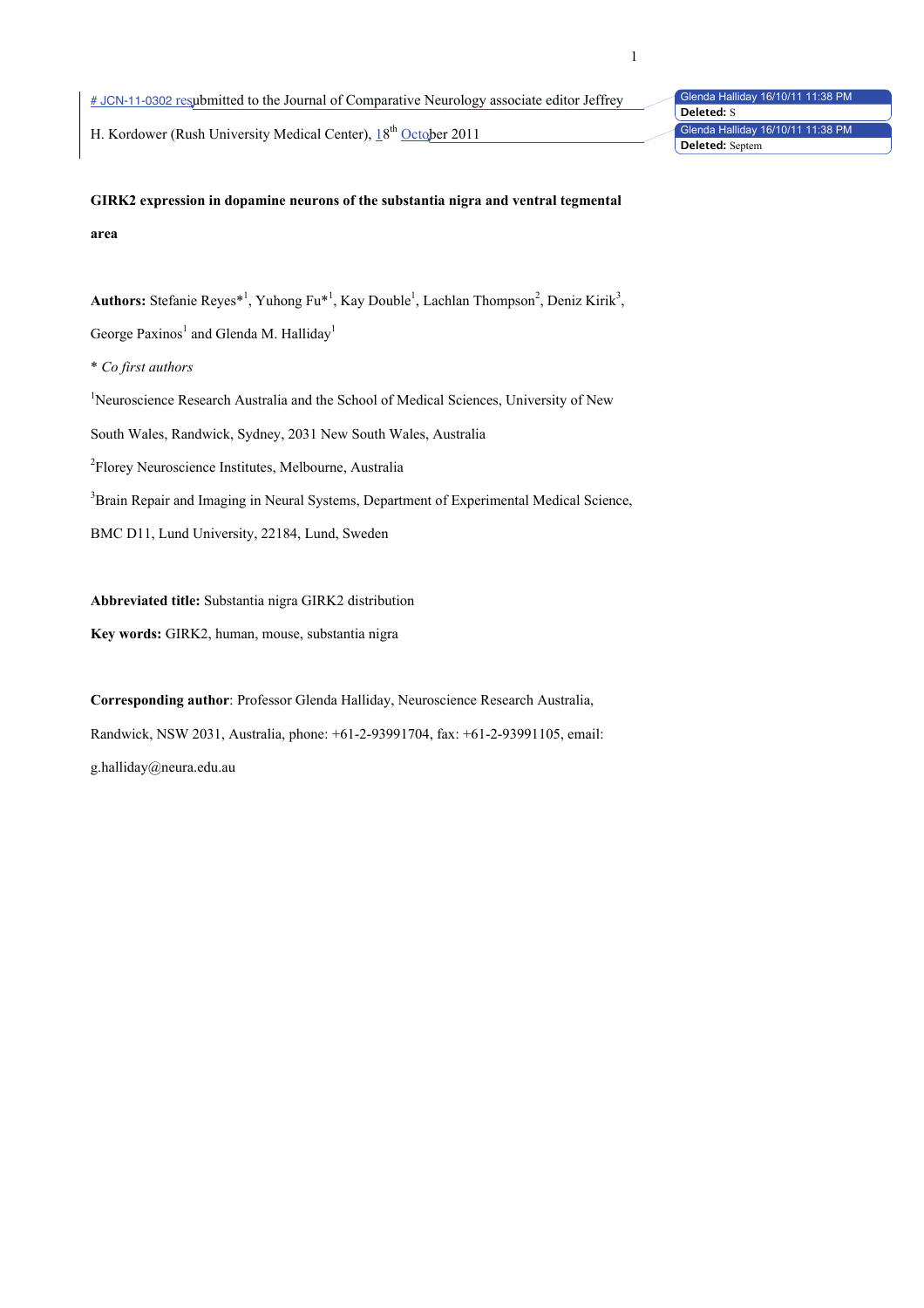## **Acknowledgement of support:**

- SR Elizabeth and Michael Gilbert scholarship, Parkinson's NSW Scholarship stipend
- YF, GP National Health & Medical Research Council Australia fellowship grant #568605;
- Australian Research Council Linkage Infrastructure grant #LE100100074
- KD National Health & Medical Research Council of Australia fellowship grant #401101
- LT National Health & Medical Research Council of Australia project grant #508992
- DK Swedish Research Council grant K2009-61P-20945-03-1
- GMH National Health & Medical Research Council of Australia fellowship grant #630434;

Australian Research Council Linkage Infrastructure grant #LE100100074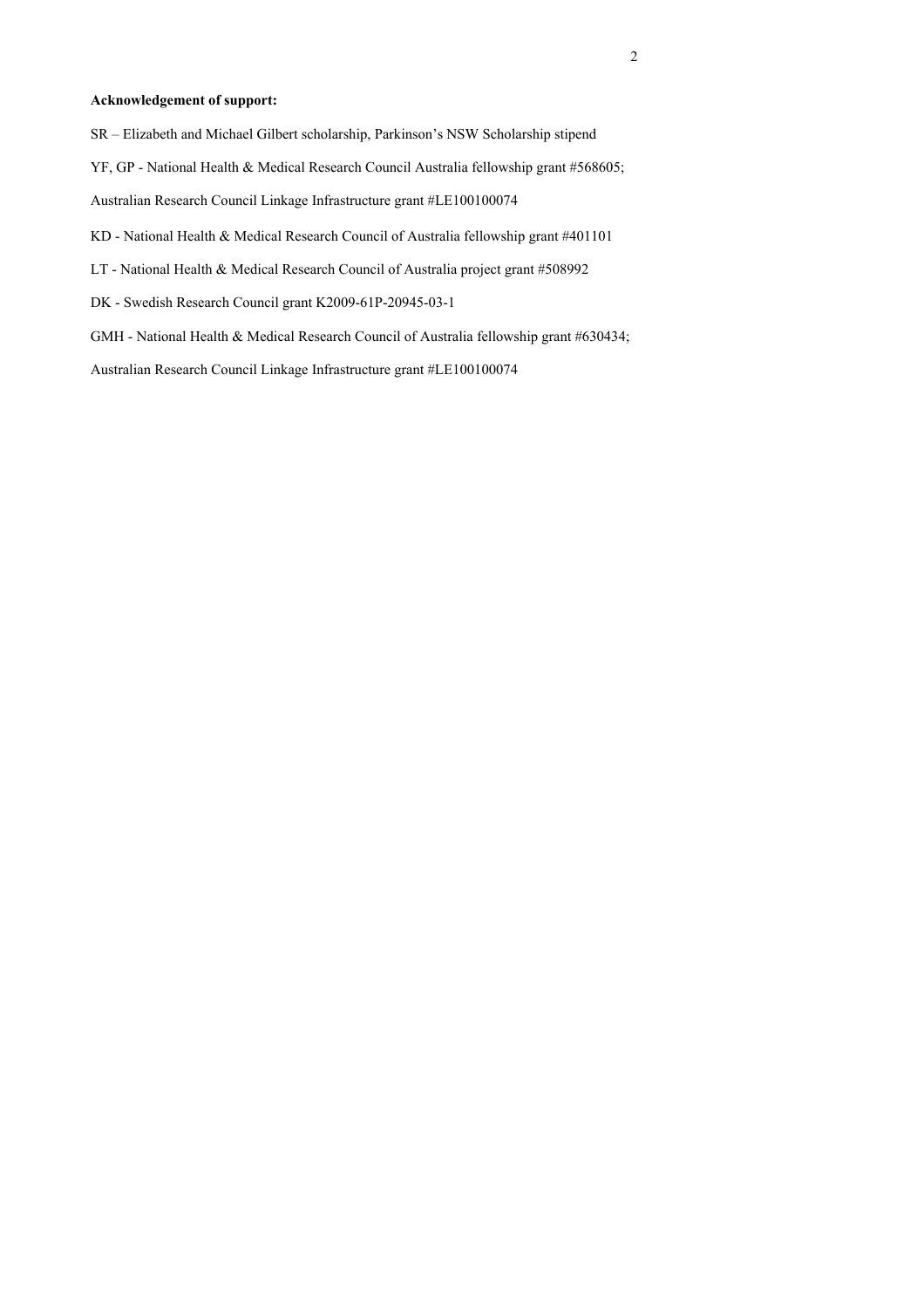## **ABSTRACT**

G-protein regulated inward-rectifier potassium channel 2 (GIRK2) is reported to be expressed only within certain dopamine neurons of the substantia nigra (SN), although very limited data are available in humans. We examined the localization of GIRK2 in the SN and adjacent ventral tegmental area (VTA) of humans and mice using either neuromelanin pigment or immunolabeling with tyrosine hydroxylase (TH) or calbindin. Serial transverse 50um sections were cut from formalin-fixed brainstems of five brain donors free from significant abnormalities (aged  $85\pm3$  years old) and compared with  $40\mu$ m sections from paraformaldehyde-fixed brains from six adult C57BL6/J mice. GIRK2 immunoreactivity was found in nearly every human pigmented neuron or mouse TH-immunoreactive neuron in both the SN and VTA, although considerable variability in the intensity of GIRK2 staining was observed. The relative intensity of GIRK2 immunoreactivity was determined using Image J software grayscaling and the proportion of TH-immunoreactive neurons containing strong GIRK2 immunoreactivity determined  $\leq 50\%$  of comparator intensity). In both species, nearly all SN TH-immunoreactive neurons had strong GIRK2 immunoreactivity compared with only 50-60% of VTA neurons. Most paranigral neurons also contained calbindin immunoreactivity and approximately 25% of these and nearby VTA neurons also had strong GIRK2 immunoreactivity. These data show that high amounts of GIRK2 protein are found in most SN neurons as well as in a proportion of nearby VTA neurons, and that previous studies suggesting GIRK2 is located only in limited neuronal groups within the SN of humans and mice have erroneously included VTA regions as part of the SN.

Glenda Halliday 16/10/11 11:39 PM Glenda Halliday 16/10/11 11:39 PM Glenda Halliday 16/10/11 11:40 PM Glenda Halliday 16/10/11 11:40 PM Glenda Halliday 16/10/11 11:40 PM **Deleted:** , localized in all dopamine neurons **Deleted:** and **Deleted:** (localized in VTA but not SN dopamine neurons) **Deleted:** neuropathological and neurological **Deleted:** Confocal microscopy revealed

Glenda Halliday 16/10/11 11:41 PM Glenda Halliday 16/10/11 11:41 PM Glenda Halliday 16/10/11 11:41 PM Glenda Halliday 16/10/11 11:41 PM Glenda Halliday 16/10/11 11:41 PM Glenda Halliday 16/10/11 11:41 PM **Deleted: Deleted:** or weak **Deleted:** was **Deleted:** using gray scaling with a **Deleted: Deleted:** threshold cut-off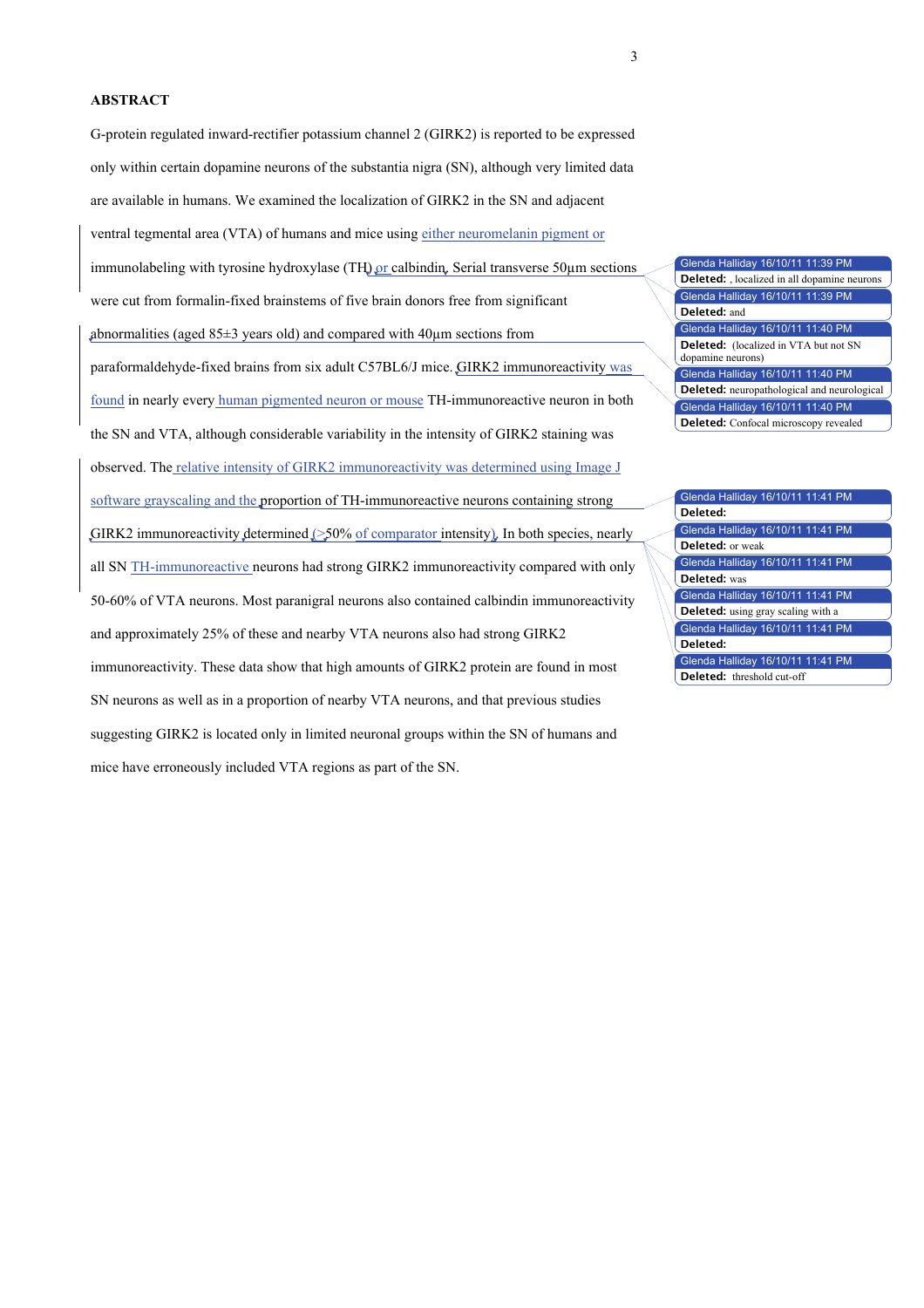## **INTRODUCTION**

Part of the dopaminergic substantia nigra pars compacta (SNC) degenerates in Parkinson's disease leaving neighbouring dopamine neurons in the ventral tegmental area (VTA) and retrorubral fields relatively preserved (reviewed in (Double et al., 2010)). The degeneration within the SNC occurs in a distinct pattern, with specific cell clusters of the ventral tier rapidly disappearing while neighbouring dorsal cell clusters remain relatively immune until late in the disease. Hassler (1938) was the first to identify that certain dense clusters of neurons in the ventral tier of the SNC are most affected in PD, a finding confirmed in all subsequent studies (Bernheimer et al., 1973; Braak and Braak, 1986; Braak et al., 2003; Damier et al., 1999; Fearnley and Lees, 1991; Gibb and Lees, 1991; Greenfield and Bosanquet, 1953; Halliday et al., 1996; Hirsch et al., 1989). This selective loss of the ventral cell tier suggests significant differences between these SNC cells and those in the more resistant dorsal tier of the SNC.

The differential expression of cellular proteins within the SNC is thought to contribute to cell vulnerability, although there is considerable speculation on the most relevant proteins involved (reviewed in (Double et al., 2010)). The G-protein inward rectifier potassium 2 (GIRK2) channel, an ion channel modulating neuronal excitability (Lacey et al., 1987), has been suggested to be one such factor to explain differential vulnerability of ventral tier SNC neurons in Parkinson's disease. In rodents the expression of GIRK2 differs between SNC and VTA neurons, with higher mRNA expression in the SNC (Chung et al., 2005; Schein et al., 1998). A GIRK2 mutation in weaver mice causes developmental loss of most of the SNC (particularly the ventral tier) as well as cerebellar Purkinje cells (Kofuji et al., 1996; Navarro et al., 1996; Slesinger et al., 1996), supporting the concept that the differential expression of GIRK2 relates to cell vulnerability. In adult humans and mice, GIRK2 protein is reported to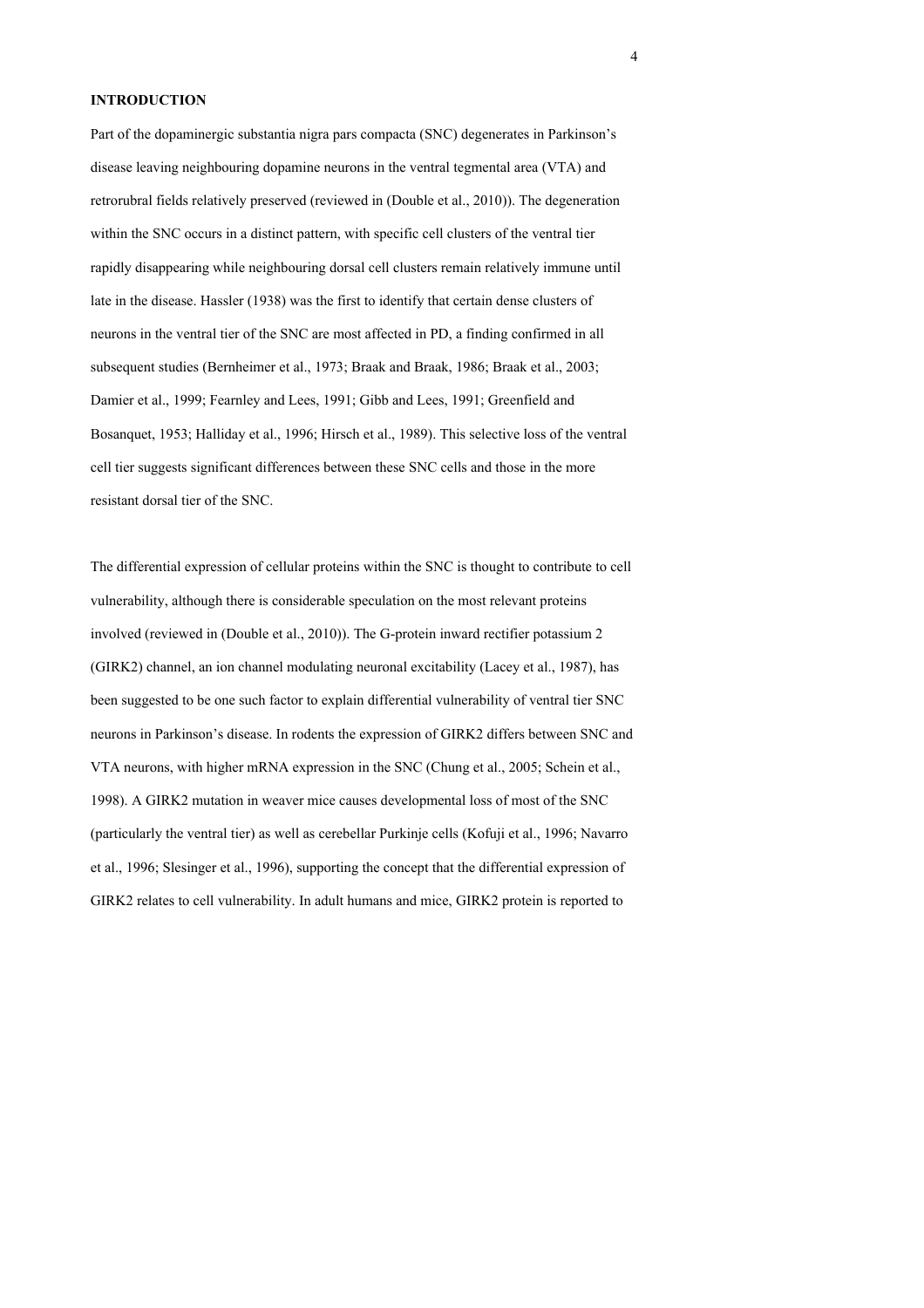be localized only within ventral tier SNC neurons (Mendez et al., 2005; Thompson et al., 2005), although the information in humans is very limited. Of interest, mRNA expression appears to be more widespread occurring in both SNC and lateral VTA dopamine neurons (Chung et al., 2005; Eulitz et al., 2007; Schein et al., 1998). The discrepancy between the localization of GIRK2 protein and mRNA in dopamine neurons and the limited data available in humans warrants further examination of the localization of this protein in the SNC and VTA to verify whether this protein may mark neurons most vulnerable to Parkinson's disease.

### **MATERIAL AND METHODS**

#### **Human brain tissue and preparation**

The upper part of the brainstem from five brain donors (three males, two females) without neuropsychiatric, neurological, or neurodegenerative disease was obtained from the Sydney Brain Bank (tissue collection approved by the Human Research Ethics Committee of The University of New South Wales, Sydney, Australia) following approvals by the Australian Brain Donors Programmes (ABBN) Scientific Advisory Committee (study approval number 0118) and the Human Research Ethics Advisory Committee of The University of New South Wales, Sydney, Australia (ethics approval number 090030). The mean age (and standard deviation) at death of the brain donors was 85±3 years, their mean postmortem delay was 16±8 hours, and the mean time in fixative prior to this study was 68±47 months. Individual demographic details for all cases are given in **Table 1**. Tissue blocks of the upper brainstem were cryoprotected in 30% buffered sucrose, frozen in mounting medium, and sectioned transversely through their entire rostro-caudal axis at 50µm on a cryostat into 16 spaced series of sections (sections sampled every 800µm).

**\*\*\* Table 1 about here \*\*\***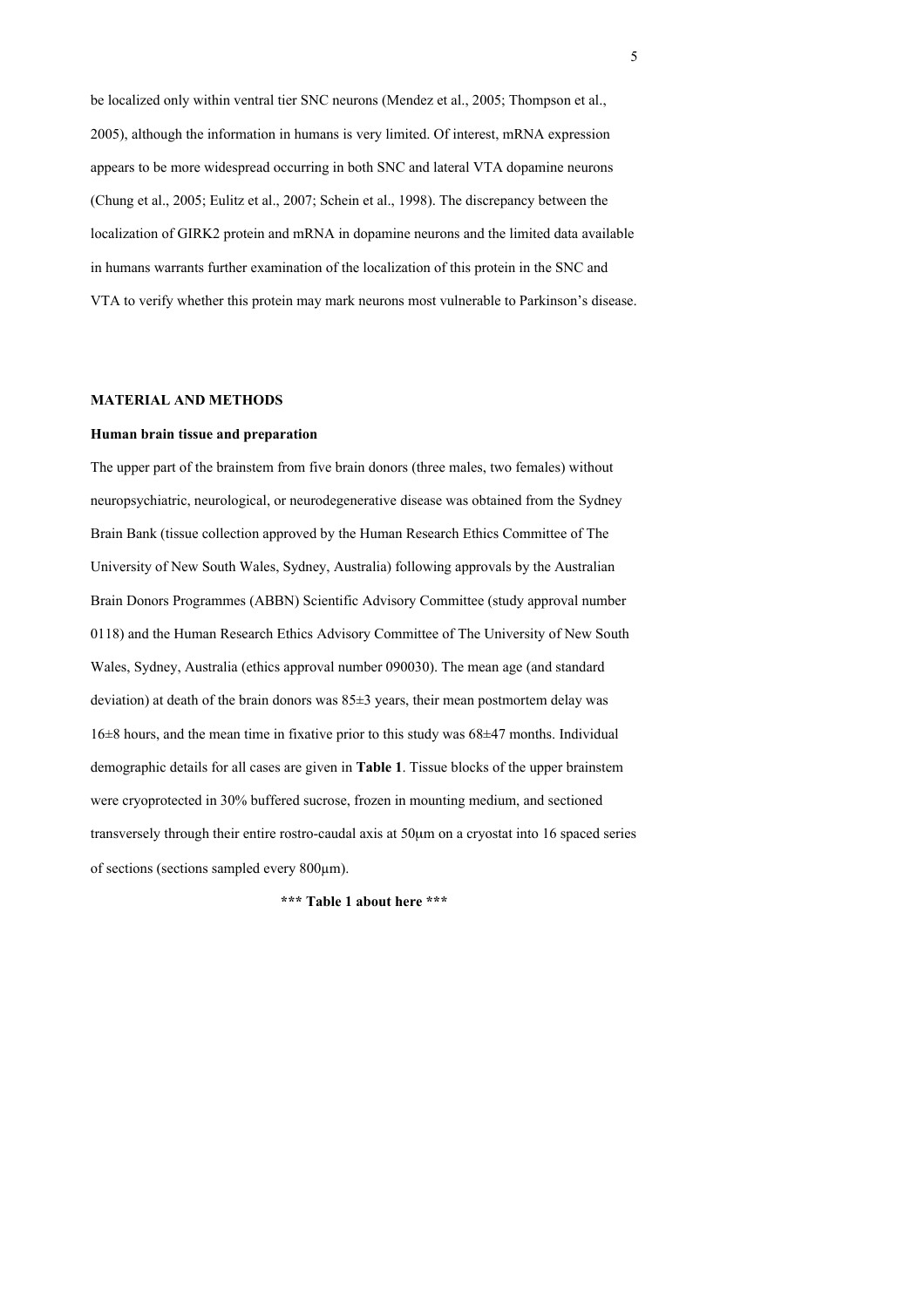#### **Mice brain tissue and preparation**

Six C57BL/6J mice (8–10 weeks, 21–25 g, three male, three female) were obtained from the Animal Resource Centre, Perth, Australia and the study protocols approved by the Animal Care and Ethics Committee of The University of New South Wales, Sydney, Australia (ACEC 08/48B). Following transcardial perfusion of the mice with 4% paraformaldehyde (4°C, pH7.4), the brains were post-fixed in the same fixative for four hours and then cryoprotected in 30% sucrose-buffer. Each brain was cut into 40 µm sections on a freezing microtome in the coronal plane and consecutive sections of the SN were harvested from 2.30- 4.60mm posterior to Bregma.

#### **Antibody Characterization**

GIRK2 antibody (**Table 2**) was characterised by the preabsorption of the antibody with the addition of an excess of the corresponding control peptide (3:1), which resulted in the complete abolition of immunostaining. No positive signal was detected. Specificity of the antibody in the tissues was determined by comparison with previously published localization studies (Eulitz et al., 2007; Schein et al., 1998), including those using the same Alomone GIRK2 antibody (Mendez et al., 2005; Thompson et al., 2005), and by substituting the GIRK2 antibody with normal serum. GIRK2 immunoreactivity has been previously identified in pontine and cerebellar neurons, neurons of the SNC but not its main projection region (neither neurons or neuropil immunostaining in the striatum), in lower layer neurons and throughout the neuropil of the cerebral cortex and hippocampus, as well as neurons and fibres in the basal forebrain and diencephalon (Eulitz et al., 2007; Schein et al., 1998). A similar distribution was observed in the present study, as indicated in the results. No positive reactions were observed in any sections in which GIRK2 antibody was not included.

**\*\*\* Table 2 about here \*\*\***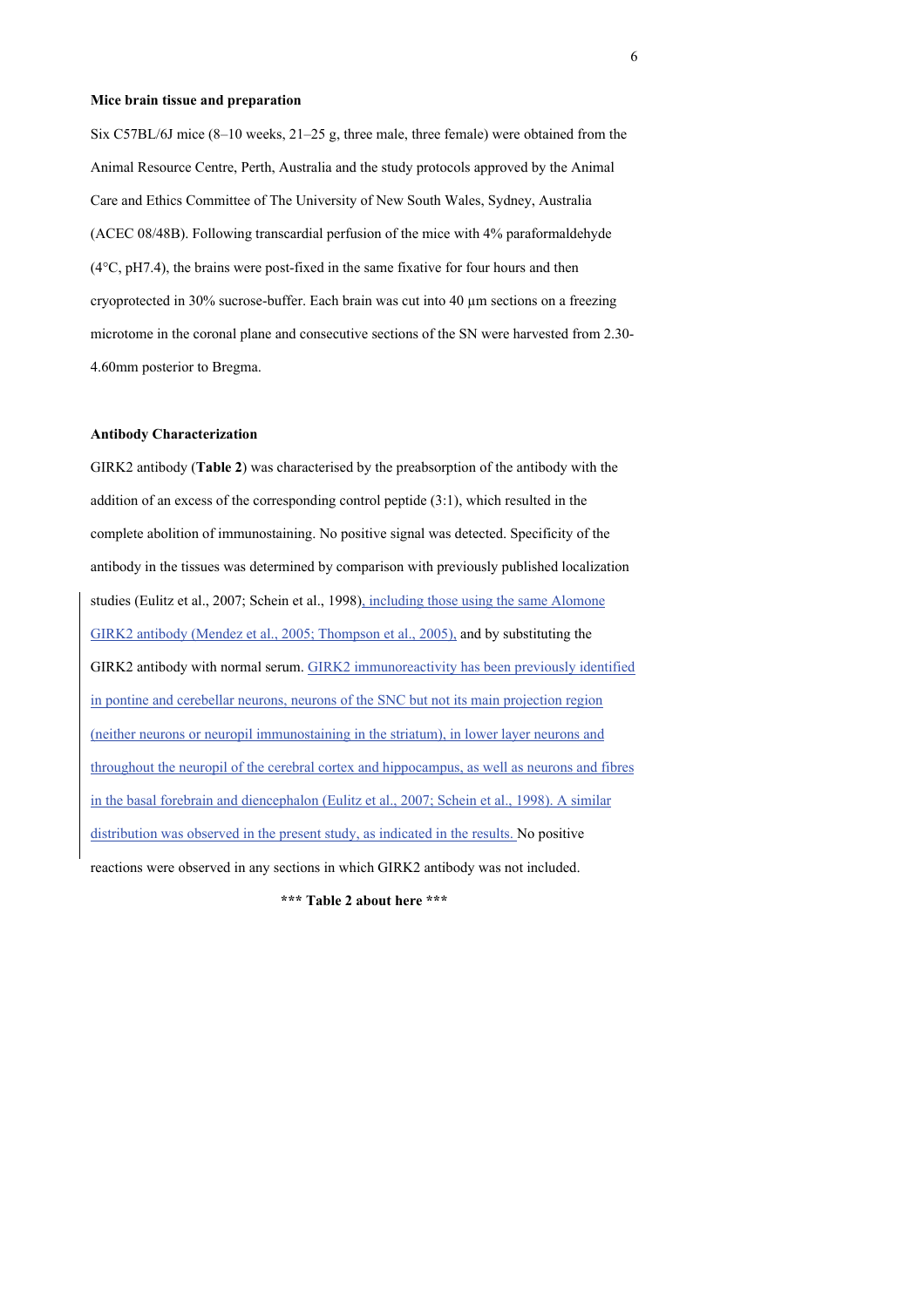The TH and calbindin antibodies (**Table 2**) were selected because of their common use as markers of dopamine neurons (for TH) and calbindin-containing neurons respectively. The specificity of the antibody in the tissues was determined by comparison with previously published localization studies (McRitchie and Halliday, 1995) and by substituting the TH or calbindin antibodies with normal serum. No positive reactions were observed in any sections in which TH and calbindin antibodies were not included.

### **Free-floating immunohistochemistry**

For single immunolabeling, the series of serial sections from all 5 human cases were processed in the one immunorun, as were the series of serial sections from all 6 mouse brains. This was to avoid experimental variability. Human tissue sections were pretreated for 20 mins with 3% hydrogen peroxide  $(H_2O_2)$  in 0.1M phosphate-buffered saline (PBS) while mouse tissue sections were pretreated with  $1\%$  H<sub>2</sub>O<sub>2</sub> in 50% ethanol. Sections were blocked in 10% normal serum (horse or goat, Sigma, St Louis, USA), washed in PBS, then incubated overnight at room temperature in 5% normal serum in PBS with 0.5% Triton X-100 and rabbit anti-GIRK2 at a dilution of 1:300 (for mouse tissue) or 1:400 (for human tissue). Additional series of tissue were also immunolabeled in the same method with rabbit anti-TH (1:1000) and mouse anti-calbindin (1:2000) for human, and mouse anti-TH (1:2000) for mouse. After washing with PBS, sections were incubated for two hours in 2% normal serum containing biotinylated goat anti-rabbit IgG, biotinylated goat anti-mouse IgG or biotinylated horse anti-mouse IgG (using Sigma B7389 and B0529 at 1:250 for mouse tissue, and Vector labs, Burlingame, CA BA2000 and BA1000 at 1:200 for human tissue). Immunoreactivity was visualized by incubating for two hours in either ExtrAvidin peroxidase (Sigma E2886 at 1:1000) for mouse tissue or avidin-biotin-complex (Vector Labs PK-6100 at 1:100) for human tissue, followed by incubation in 0.05% diaminobenzidine tetrahydrochloride (Sigma

Glenda Halliday 16/10/11 11:46 PM **Deleted:** h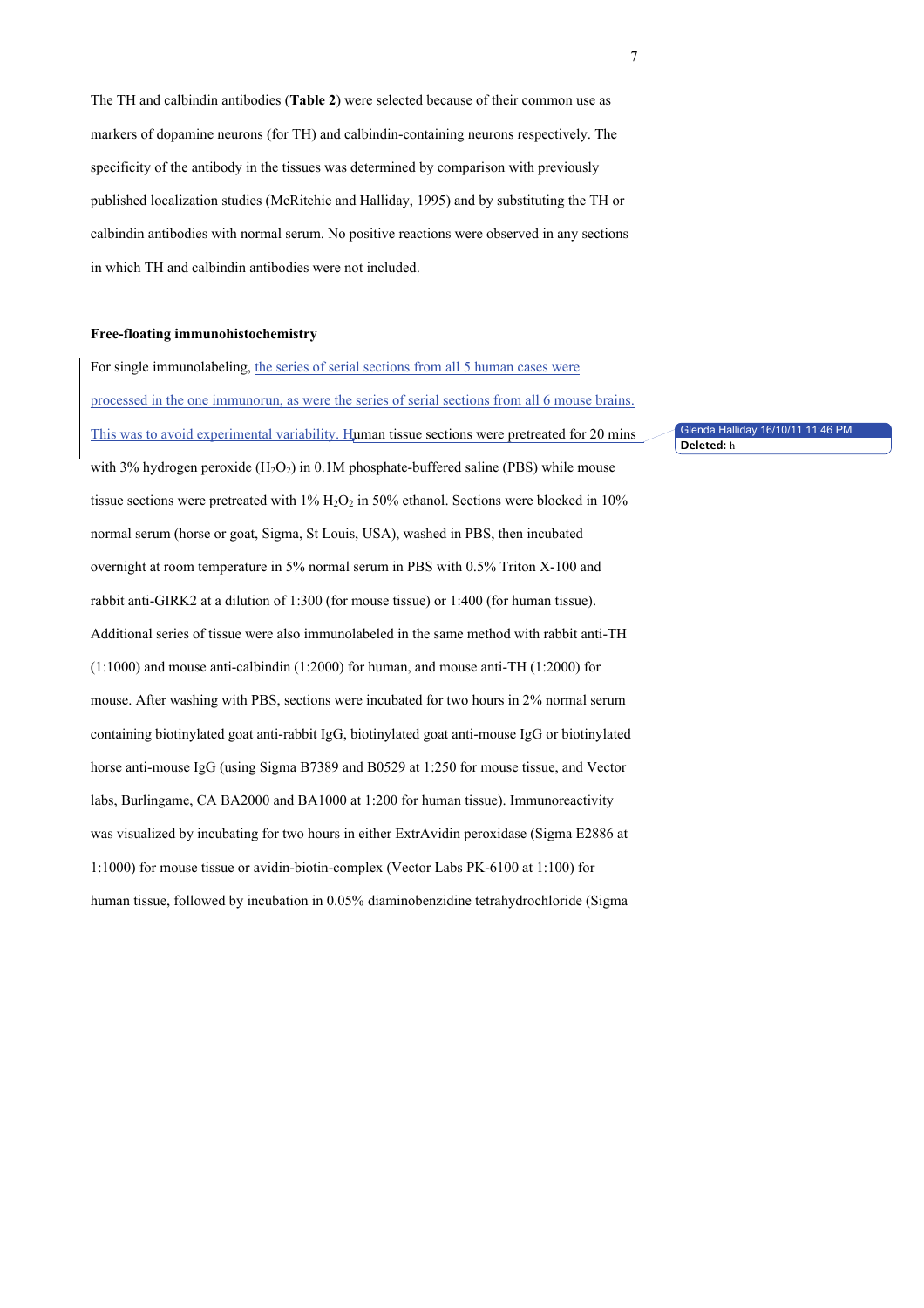D5637 DAB), with either 0.04% nickel ammonium sulphate (for mouse tissue) or 2% nickel ammonium sulphate and 2.5% cobalt chloride (for human tissue) in PBS for 3 minutes, followed by the addition of  $0.1\%$  H<sub>2</sub>O<sub>2</sub>. The addition of nickel and cobalt result in the peroxidase complex forming a dark black stain that could be easily distinguished from the lighter brown neuromelanin pigment present in human dopamine nigral neurons. After rinsing in PBS, all sections were mounted and dried overnight, dehydrated, delipidated, and coverslipped. Bright field histological preparations were photographed using an Aperio Scanscope.

To avoid experimental variability in the double-immunofluorescent labeling, the series of serial sections from all 5 human cases were processed in the one immunorun for each antibody pair, as were the series of serial sections from all 6 mouse brains. Sections were blocked for one hour in 5% normal serum and 0.05% TX-100, then incubated for two nights at 4ºC in the following primary antibodies; anti-TH/ anti-GIRK2 (goat/rabbit both at 1:200 for human; mouse/rabbit 1:2000/1:200 for mice), anti-TH/ anti-calbindin (rabbit/mouse both at 1:1000 for mice) and anti-calbindin/anti-GIRK2 (mouse/rabbit 1:1000/1:200 for both human and mice). Immunofluorescent labeling was visible after incubation for three hours in Alexa fluor 594 anti-rabbit, Alexa fluor 488 anti-mouse, and Alexa fluor 488 anti-goat (Invitrogen A21207, A11001, A11055, each at 1:250). The mouse tissue sections were washed and counterstained with 4´,6-diamidino-2-phenylindole, dilactate (Invitrogen D3571). All sections were washed, mounted, and coverslipped with fluorescent mounting medium (Dako S3023). Fluorescent images were captured using a Nikon Microscope ECLIPSE 90i confocal microscope and Nikon D-ECLIPSE C1 high-resolution camera. Double-labeled images were converted from red-green to magenta-green using Adobe Photoshop CS4 (Adobe Systems Inc., San Jose, CA, USA) as required for the Journal of Comparative Neurology. Glenda Halliday 16/10/11 11:47 PM Glenda Halliday 16/10/11 11:47 PM **Deleted:** For **Deleted:** s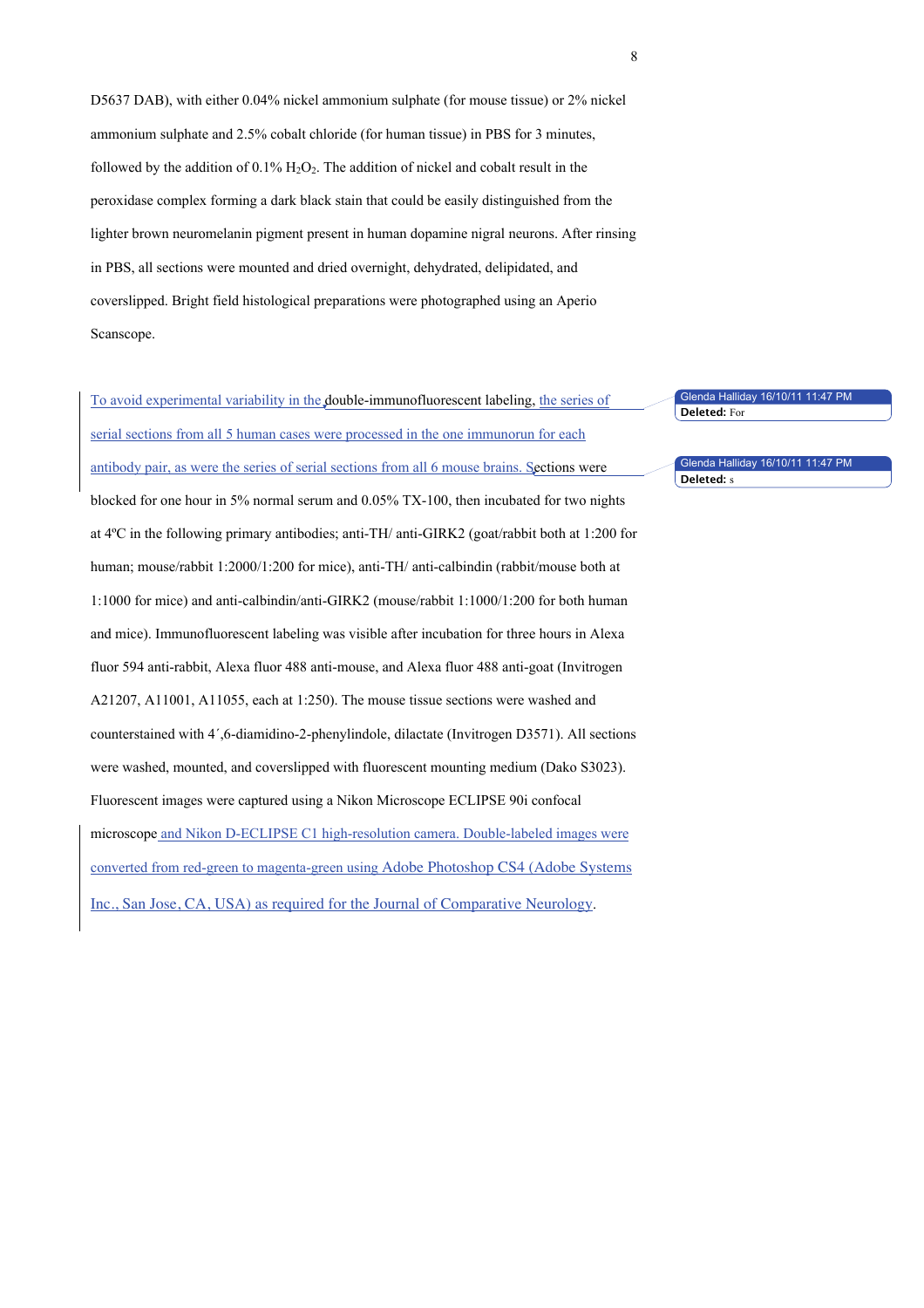#### **Analysis**

Initial comparative analyses of the GIRK2-immunoperoxidase reaction in spaced serial sections was performed for all human upper brainstems  $(n=5)$  and whole mouse brains  $(n=6)$ in order to identify the regional distribution of GIRK2-immunopositive neurons and fibers compared with the atlases of the human brainstem {Paxinos, 1995 #22} and the mouse brain {Franklin, 2008 #25}. The number of sections containing GIRK2-immunopositive structures in the upper brainstem of the mice was three of the 40  $\mu$ m think sections in the spaced series (one in three series spaced 120 um apart, only these three levels contained the SNC), and for direct comparison three similar levels containing the greatest extent of the same subregions the human material (original one in sixteen series spaced every 800 µm apart, average of 11- 12 sections per upper brainstem, final three sections spaced approximately 3 mm apart) were selected from each human case for further analysis.

For the identification of the SNC and VTA subregions of interest in the selected sections, the atlases of the human brainstem (Paxinos and Huang, 1995), the mouse brain (Franklin and Paxinos, 2008), the published comparative cytoarchitectural study between the rat and human (McRitchie et al., 1996), and recent observations in the mouse brain (Franklin and Paxinos, personal communication) were used to confirm the borders distinguishing the upper brainstem dopamine cell groups. The simplified nomenclature for the anatomical divisions of the human SNC (the dorsal and ventral tiers, the pars lateralis and the pars medialis) and the medial and dorsal VTA subregions was used (McRitchie et al., 1996) and the boundaries were traced using Stereoinvestigator software (MicroBrightField, Williston, VT) installed on an Olympus BX51 microscope at X1.25 prior to subsequent analysis at the three comparable rostrocaudal levels (see **Figure 1**).

#### Glenda Halliday 16/10/11 11:50 PM Glenda Halliday 16/10/11 11:50 PM Glenda Halliday 16/10/11 11:50 PM Glenda Halliday 16/10/11 11:51 PM Glenda Halliday 16/10/11 11:50 PM Glenda Halliday 16/10/11 11:52 PM Glenda Halliday 16/10/11 11:52 PM Glenda Halliday 16/10/11 11:52 PM Glenda Halliday 16/10/11 11:53 PM Glenda Halliday 16/10/11 11:54 PM (MicroBrightField, Williston, VT) installed on an Olympus BX51 microscope was used for cell counting. **Deleted:** T **Deleted:** and **Deleted:** were used to determine anatomical landmarks. In addition, **Deleted:** determine **Deleted:** cytoarchitecture of the **Deleted:** study by McRitchie and colleagues (McRitchie et al., 1996) **Deleted:** into four primary neuronal groups **Deleted:** identified a number of **Deleted:** . The divisions of these dopamine cell groups can also be observed in the mouse brain (Franklin and Paxinos, personal communication).

Glenda Halliday 16/10/11 11:49 PM

**Deleted:** Stereoinvestigator software

**Deleted:** 

To establish the pattern of GIRK2 immunoreactivity, all upper brainstem pigmented cell groups in humans and all upper brainstem TH-immunoreactive cell groups in mice were initially identified

## Glenda Halliday 16/10/11 11:55 PM

**Deleted:** using an X1.25 objective and a computerized stage. Further analysis of all SNC cell clusters and the dorsal and medial VTA cell clusters was performed.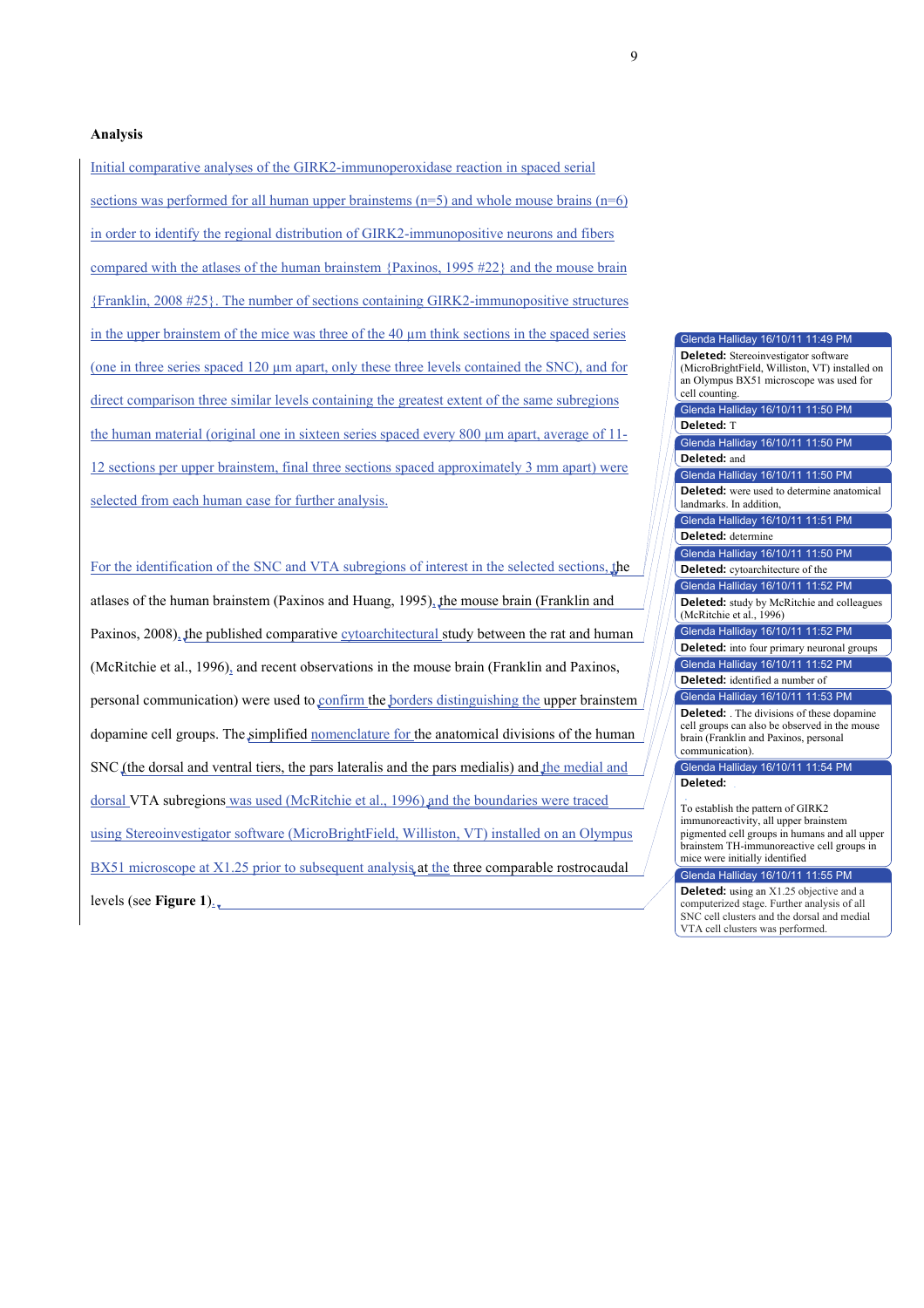#### To determine the proportion of pigmented (human) or TH-immunoreactive (mouse) neurons

containing GIRK2 immunoreactivity, neurons exhibiting any immunoreactivity clearly within the cell soma using a X20 objective (human) or a X60 objective (mouse) were categorized as immunopositive and the proportion determined at each of the three levels in one representative control human and one mouse (rostrocaudal variability within regions is given as SEM). For comparison, co-localization of calbindin-immunoreactivity in the pigmented

(human) or TH-immunoreactive (mouse) neurons in the same regions was also determined. The proportion of double-labeled neurons was assessed by two raters in 5% of the tissue sections and their numbers were highly correlated (Pearson R=0.87, p=0.025) and not significantly different using paired t test  $(p=0.5)$ .

Glenda Halliday 16/10/11 11:56 PM enda Halliday 16/10/11 11:56 PM Glenda Halliday 16/10/11 11:56 PM **Deleted:** was noted to be variable within the cell bodies, particularly in humans. **Deleted:** N **Deleted:** were counted

Glenda Halliday 16/10/11 11:56 PM **Deleted:** counted

GIRK2 immunoreactivity was noted to be variable within the cell bodies, particularly in humans, so further assessment of the neuronal intensity of GIRK2 compared with TH (both human and mouse) or calbindin (mouse only) immunoreactivity was performed in the subregions identified in the immunoperoxidase series. This analysis was performed on the fluorescent images captured using constant settings on a Nikon Microscope ECLIPSE 90i confocal microscope with a Nikon D-ECLIPSE C1 high-resolution camera to ensure adequate image processing for evaluation. Images were captured separately in grayscale for each channel at x40 (human) or x60 (mice) and the series of images within each of the selected sections sewn together using Adobe Photoshop CS4 (Adobe Systems Inc., San Jose, CA, USA). The grayscale intensity of the GIRK2 immunoreaction was directly compared with the grayscale intensity of either the TH or calbindin immunoreactivity in the double-labeled neurons using Image J software and a scale of 0-255 (v1.42q Java, National Institute of Health, USA). Neurons with GIRK2 immunoreactivity at >50% of either the TH or

Glenda Halliday 16/10/11 11:57 PM **Deleted:** F

Glenda Halliday 16/10/11 11:59 PM

**Deleted:** in the TH/GIRK2 and GIRK2/calbindin immunolabeled sections to establish whether some neurons express comparatively low levels of GIRK2 protein that would make them functionally different and less vulnerable.

Glenda Halliday 16/10/11 11:59 PM **Deleted:** were rated as being either of strong

Glenda Halliday 17/10/11 12:00 AM or weak

**Deleted:** fluorescence intensity relative to the intensity of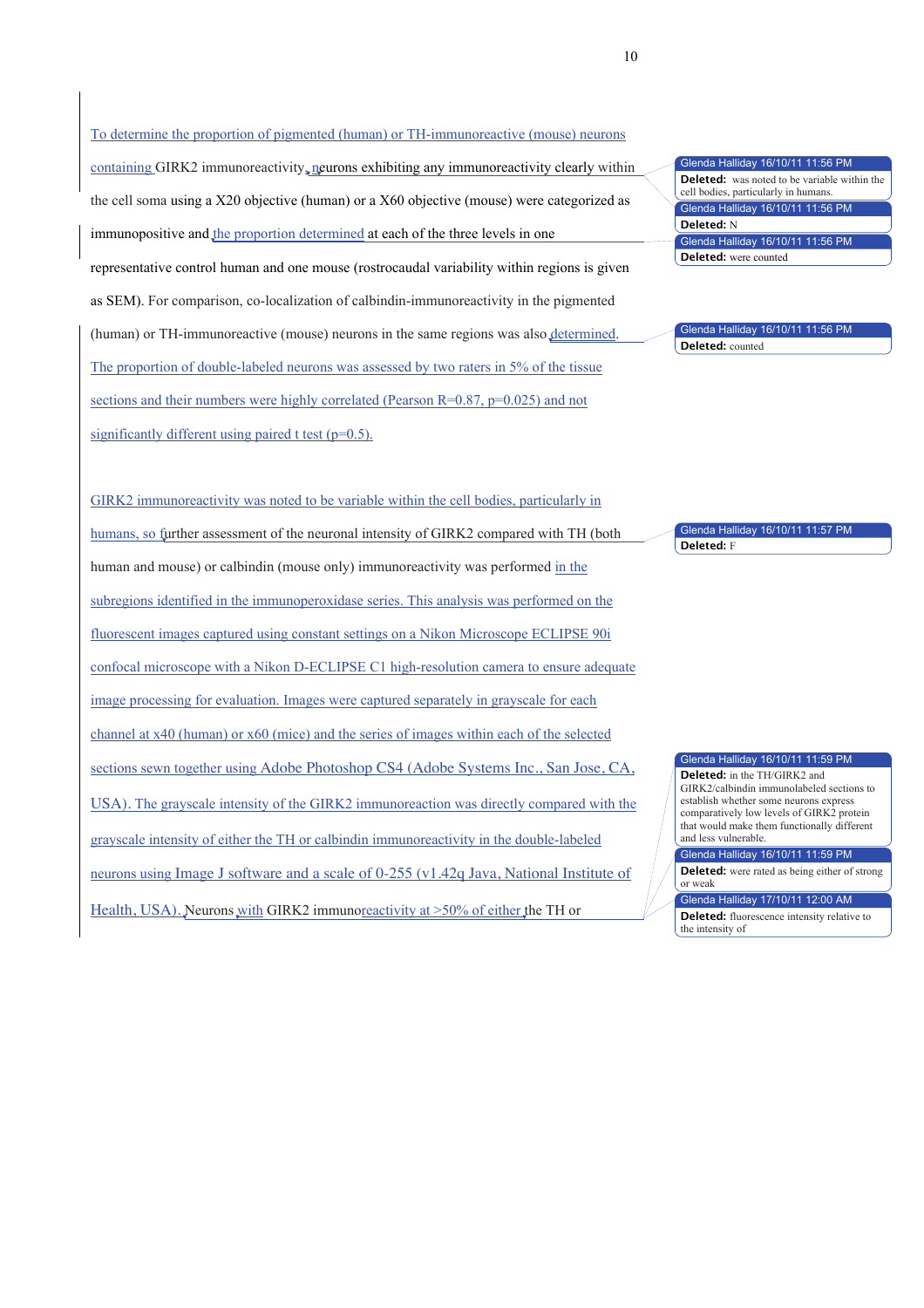calbindin immunoreactivity were identified as strongly labeled (**Figure 2)** and the proportion of double-labeled neurons with strong GIRK2-immunoreactivity determined. The cut-off value of 50% intensity was determined in separate workup experiments to identify the majority of neurons in the ventral SNC, as this region was previously identified as having strongly double-labeled neurons (Mendez et al., 2005; Thompson et al., 2005). The proportion of double-labeled neurons with strong GIRK2 immunoreactivity was assessed by two raters in 50% of the tissue sections and their numbers were highly correlated (Pearson R=0.98,  $p \le 0.0001$ ) and not significantly different using paired t test ( $p=0.4$ ).

**\*\*\* Figures 1 & 2 about here \*\*\***

#### Glenda Halliday 17/10/11 12:00 AM Glenda Halliday 17/10/11 12:01 AM **Deleted:** fluorescence within the cell **Deleted:** .

## nda Halliday 17/10/11 12:01 AM

**Deleted:** This was performed by indentifying the grayscale intensities (0-255) of the labeling within the neuron with weak intensity considered <50% of the comparative intensity. Assessment of 50% of the tissue sections by two raters gave an inter-rater agreement of 100% using this technique.

## **RESULTS**

## **Cell clusters of the SNC**

Dopamine neurons are present in each of the dorsal and ventral tiers and the pars lateralis and pars medialis of the SNC in both the human and mouse brain, but the proportional sizes of the tiers are species-dependent (**Figure 1**). As previously shown (Hardman et al., 2002), there is an enlarged ventral tier in humans compared with mice (**Figure 1**). The comparable ventral SNC cell clusters concentrate at mid transverse levels of the mouse SN, whereas they populate a greater rostrocaudal extent in humans as well as expanding significantly laterally. By contrast, the mouse dorsal tier is a continuous compact cell group, whereas in humans a more cell sparse area occurs in the midregion of the dorsal tier (**Figure 1**). As previously identified in humans (McRitchie et al., 1996), the pars medialis is located caudally and contains smaller cells than those of the dorsal and ventral tiers, and a similar cell cluster was observed in the medial aspects of the mouse SNC (**Figure 1**). The pars lateralis is positioned dorsolaterally in the SNC (**Figure 1**) and is identifiable by the orientation and shape of its neurons in the mouse and a notably decreased cellular density in the human brain.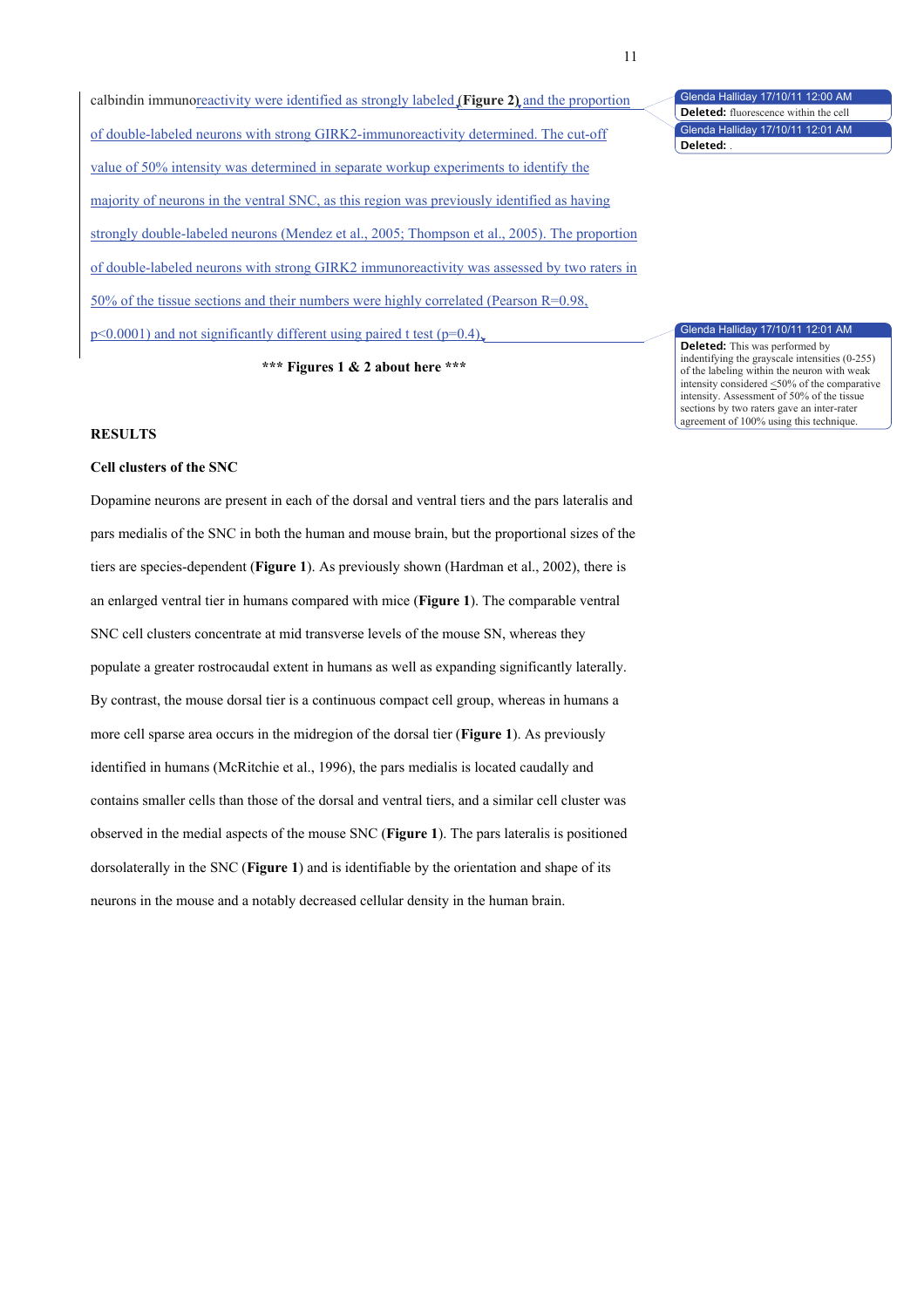#### **GIRK2-immunoreactive neurons and fibers in SNC neurons and cell clusters**

Immunohistochemical localization of GIRK2 revealed that the protein is expressed in the cell bodies and fibers (but not nuclei) of SNC neurons (**Figure 3**). Neuronal GIRK2 immunoreactivity within the cytoplasm appeared diffuse and granular (**Figure 4B,D**). In pigmented human SNC neurons, GIRK2 immunoreactivity was strongest in cell processes compared with somata (**Figure 3M-W**), although variation in the intensity of cell body staining was apparent (**Figure 2C,D).** In contrast, cell body staining was stronger in the mouse SNC compared with those in humans (**Figure 3A-L**) with stronger and weaker immunoreactive neurons also apparent (**Figure 2A,B)**. In both species strong fiber staining had a punctate or varicose appearance (**Figure 4**). Neurons in nearby regions, including the SN pars reticulata (**Figure 5A,B**) and the striatum (data not shown) did not contain GIRK2 immunoreactivity, although a proportion of non-pigmented and TH-negative neurons in the dorsal raphe nucleus were immunoreactive for GIRK2 (not shown). In mice but not humans, GIRK2-immunopositive but TH-negative neurons were observed in the red nuclei and strong GIRK2-immunopositive fibers were located in the interpedunclar nucleus (**Figure 5A).**

#### **\*\*\* Figures 2-5 about here \*\*\***

GIRK2-immunoreactive fibers appeared particularly prominent in the human compared with the mouse SN, with very long trajectories extending through the transverse sections (**Figure 4A,C**). In humans there was a dense network of GIRK2-immunoreactive fibers in the caudal, ventral and medial SN, within the ventral tier and pars medialis SNC cell clusters as well as in the pars reticulata ventral to the SNC cell clusters (**Figure 6G,F**). Many pigmented or THand GIRK2-immunoreactive neurons and dendrites in these more caudal regions appeared to be in close association with GIRK2-immunoreactive but TH-negative thin varicose fibers (**Figure 4D**). Similar to humans, many TH- and GIRK2-immunoreactive neurons and

| Glenda Halliday 17/10/11 12:06 AM                                                                                                                                                                                                                                                                                                                                                                                                                                                                                                                           |  |
|-------------------------------------------------------------------------------------------------------------------------------------------------------------------------------------------------------------------------------------------------------------------------------------------------------------------------------------------------------------------------------------------------------------------------------------------------------------------------------------------------------------------------------------------------------------|--|
| Deleted: s                                                                                                                                                                                                                                                                                                                                                                                                                                                                                                                                                  |  |
| Glenda Halliday 17/10/11 12:03 AM                                                                                                                                                                                                                                                                                                                                                                                                                                                                                                                           |  |
| Deleted: 2-6                                                                                                                                                                                                                                                                                                                                                                                                                                                                                                                                                |  |
| Glenda Halliday 17/10/11 12:07 AM                                                                                                                                                                                                                                                                                                                                                                                                                                                                                                                           |  |
| Deleted: s                                                                                                                                                                                                                                                                                                                                                                                                                                                                                                                                                  |  |
| Glenda Halliday 17/10/11 12:03 AM                                                                                                                                                                                                                                                                                                                                                                                                                                                                                                                           |  |
| Deleted: 2-                                                                                                                                                                                                                                                                                                                                                                                                                                                                                                                                                 |  |
| Glenda Halliday 17/10/11 12:04 AM                                                                                                                                                                                                                                                                                                                                                                                                                                                                                                                           |  |
| <b>Deleted:</b> Neurons in nearby regions,<br>including the SN pars reticulata (Figures<br>4A,C, 5A,B) and the striatum (data not shown)<br>did not contain GIRK2 immunoreactivity,<br>although a proportion of non-pigmented and<br>TH-negative neurons in the dorsal raphe<br>nucleus were immunoreactive for GIRK2 (not<br>shown). In mice but not humans, GIRK2-<br>immunopositive but TH-negative neurons<br>were observed in the red nuclei and strong<br>GIRK2-immunopositive fibers were located in<br>the interpedunclar nucleus (Figures 5A, 8A). |  |
| Glenda Halliday 17/10/11 12:07 AM                                                                                                                                                                                                                                                                                                                                                                                                                                                                                                                           |  |
| Deleted: s                                                                                                                                                                                                                                                                                                                                                                                                                                                                                                                                                  |  |
| Glenda Halliday 17/10/11 12:04 AM                                                                                                                                                                                                                                                                                                                                                                                                                                                                                                                           |  |

| Glenda Halliday 17/10/11 12:07 AM |
|-----------------------------------|
| Deleted: s                        |
| Glenda Halliday 17/10/11 12:05 AM |
| Deleted: , 5C-E                   |

**Deleted: , 5C-E**

Glenda Halliday 17/10/11 12:05 AM **Deleted: 3R,S,V,W,**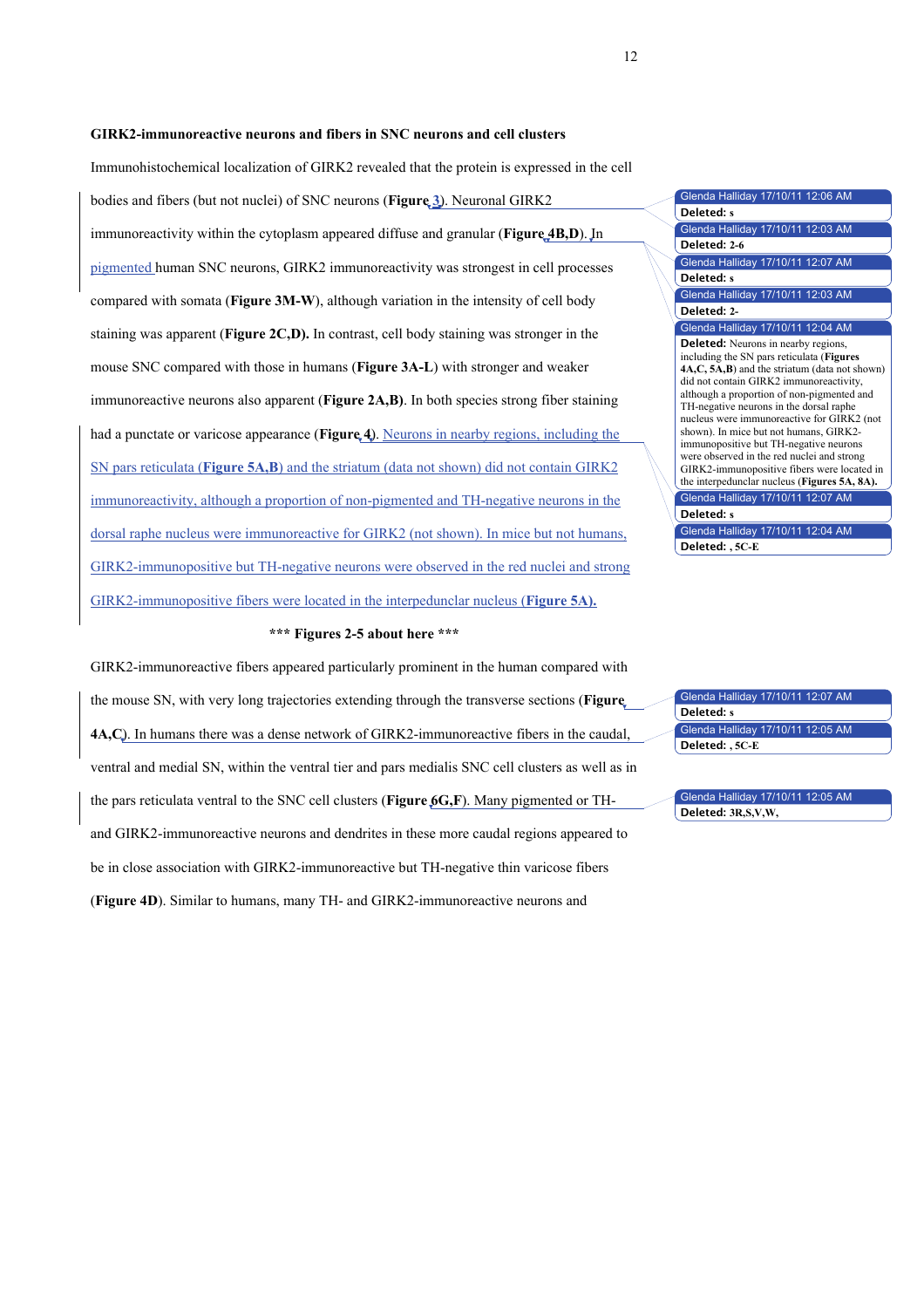dendrites in the caudal SN of the mice appeared to be in close association with GIRK2 immunoreactive but TH-negative thin varicose fibers (**Figure 5E**). More rostrally, colocalization of GIRK2 and TH immunoreactivity was observed in fibers projected laterally from the dorsal SNC tier (**Figure 5C**).

## **\*\*\* Figure 6 about here \*\*\***

A very similar pattern of SNC cell clusters containing strong and weak GIRK2 immunreactivity was observed in both the human and mouse (**Figure 6**). All SNC subdivisions throughout their entire rostrocaudal extent had a high proportion of neurons that expressed strong GIRK2 immunoreactivity in TH neurons (**Figure 6**). In contrast, only a small proportion of SNC TH (mouse) or pigmented (human) neurons contained calbindin immunoreactivity and these were confined to the dorsal, lateral and medial regions of the SNC, being absent from the ventral tier (**Figure 7B-D, Table 4**). Quantitation of TH and/or pigmented neurons in the SNC subdivisions revealed that the majority of human neuromelanin-pigmented and mouse TH-immunoreactive neurons contained GIRK2

immunoreactivity with a strong intensity (**Table 3**). In both species, an average of 88% of ventral tier neurons were strongly double-labeled, with the remainder of TH-immunoreactive neurons displaying weak GIRK2 immunoreactivity in mice (**Table 3**). This pattern of GIRK2 colocalization in dopamine neurons was consistent throughout the mouse SNC regions, while in humans slightly less double labeled neurons were observed in the dorsal, lateral and medial SNC regions (**Table 3**). A very small proportion of SNC neurons contained only GIRK2 immunoreactivity in both species (**Table 3**), while more SNC neurons contained only neuromelanin pigment in humans (14±3%**)** or only TH immunoreactivity in mice (3±5%) (**Table 3**). The similar pattern and proportion of GIRK2-immunoreactive neurons in the mice and human material suggests that post-mortem delay or time in fixative have had minimal effect.

Glenda Halliday 17/10/11 12:07 AM Glenda Halliday 17/10/11 12:06 AM Glenda Halliday 17/10/11 12:08 AM Glenda Halliday 17/10/11 12:06 AM Glenda Halliday 17/10/11 12:06 AM **Deleted: s Deleted: 3, 5- Deleted:** or pigmented **Deleted: s Deleted: 5A,B,** 

Glenda Halliday 17/10/11 12:09 AM **Deleted:** or TH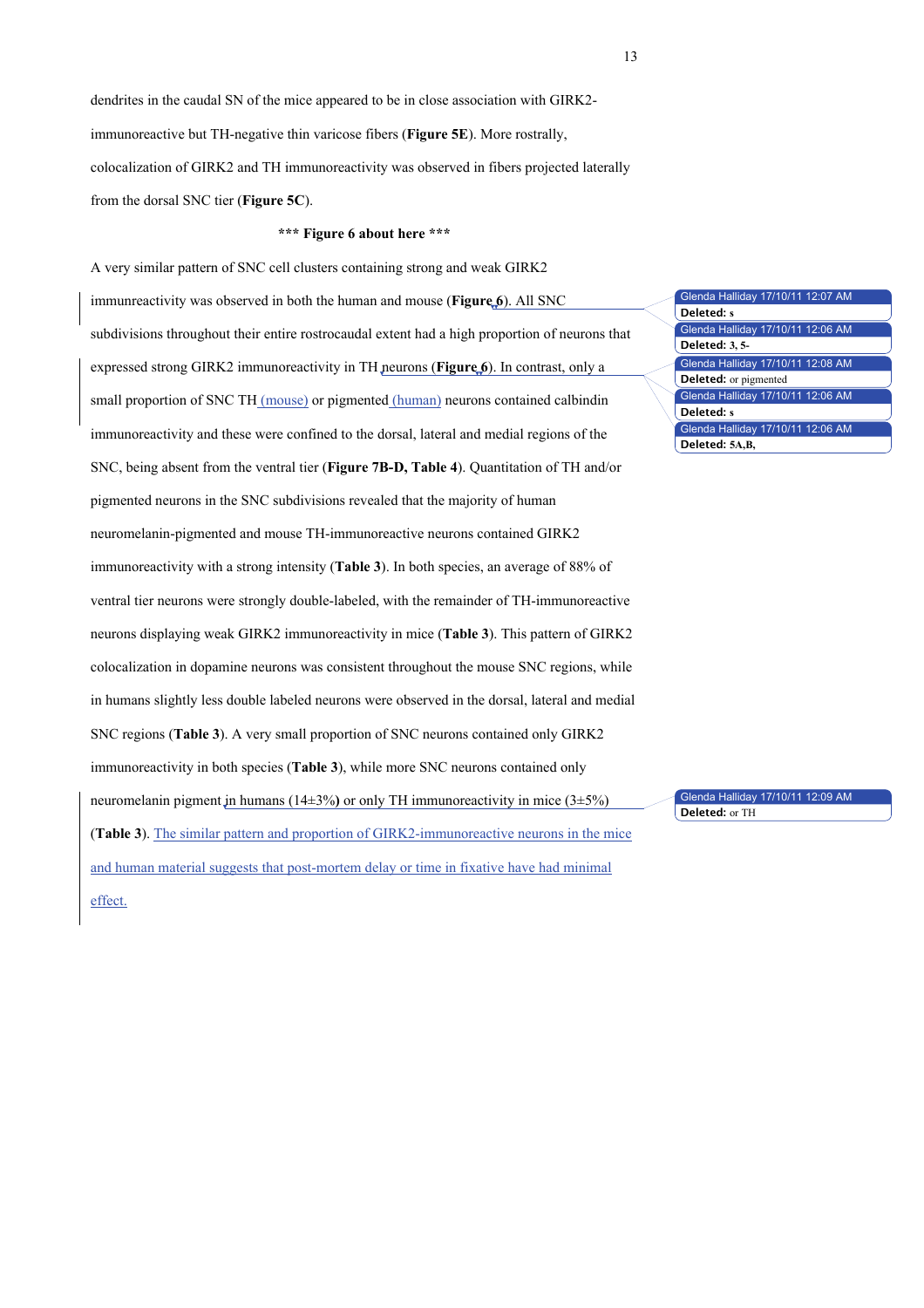#### **\*\*\* Tables 3 and 4 about here \*\*\***

Quantitation of calbindin neurons in the SNC subdivisions of mice revealed only occasional GIRK2 double-labeled neurons in the dorsal tier with the majority of dorsal tier neurons containing GIRK2 immunoreactivity alone (**Figure 7A,B, Table 4**). While a proportion of neurons in the pars medialis were double labeled for calbindin and GIRK2, most were not strongly immmunoreactive for GIRK2 (**Figure 7A,D, Table 4**) and this region had a relatively low proportion of TH/calbindin-immunoreactive neurons (**Table 4**). In contrast, all calbindin-immunoreactive neurons in the pars lateralis of mice were double labeled for GIRK2 with the majority strongly immmunoreactive (**Figure 7A,C, Table 4**). This region of the SNC had a relatively high proportion of TH/calbindin-immunoreactive neurons (**Table 4**).

## **\*\*\* Figure 7 about here \*\*\***

## **Assessment of GIRK2 immmunoreactive neurons in VTA neurons located**

#### **dorsomedially**

GIRK2 immunoreactivity in the dorsomedial VTA neurons was similar in intracellular location to that observed in the SNC, with both cell bodies and fibers (but not nuclei) containing GIRK2 immunoreactivity (**Figures 5, 7-8**). In both human and mouse VTA, all subregions contained GIRK2-immunoreactive neurons (**Figures 5, 7-8**). Unlike human SNC neurons, a large proportion of the human VTA dopamine neurons do not contain neuromelanin pigment (Hirsch et al., 1989), with a slightly lower proportion of pigmented VTA neurons also containing GIRK2 immunoreactivity (**Figure 8G-J**) and a larger number of non-pigmented GIRK2-immunoreactive neurons observed (**Table 3**). Double labeling showed that a very small proportion of GIRK2-immunoreactive neurons in the VTA regions were not TH-immunoreactive (**Table 3**). In contrast to the low proportion of calbindin- and TH-immunoreactive SNC neurons, over 30% of pigmented or TH-immunoreactive neurons in the dorsomedial VTA on average contained calbindin immunoreactivity (**Table 4**). In humans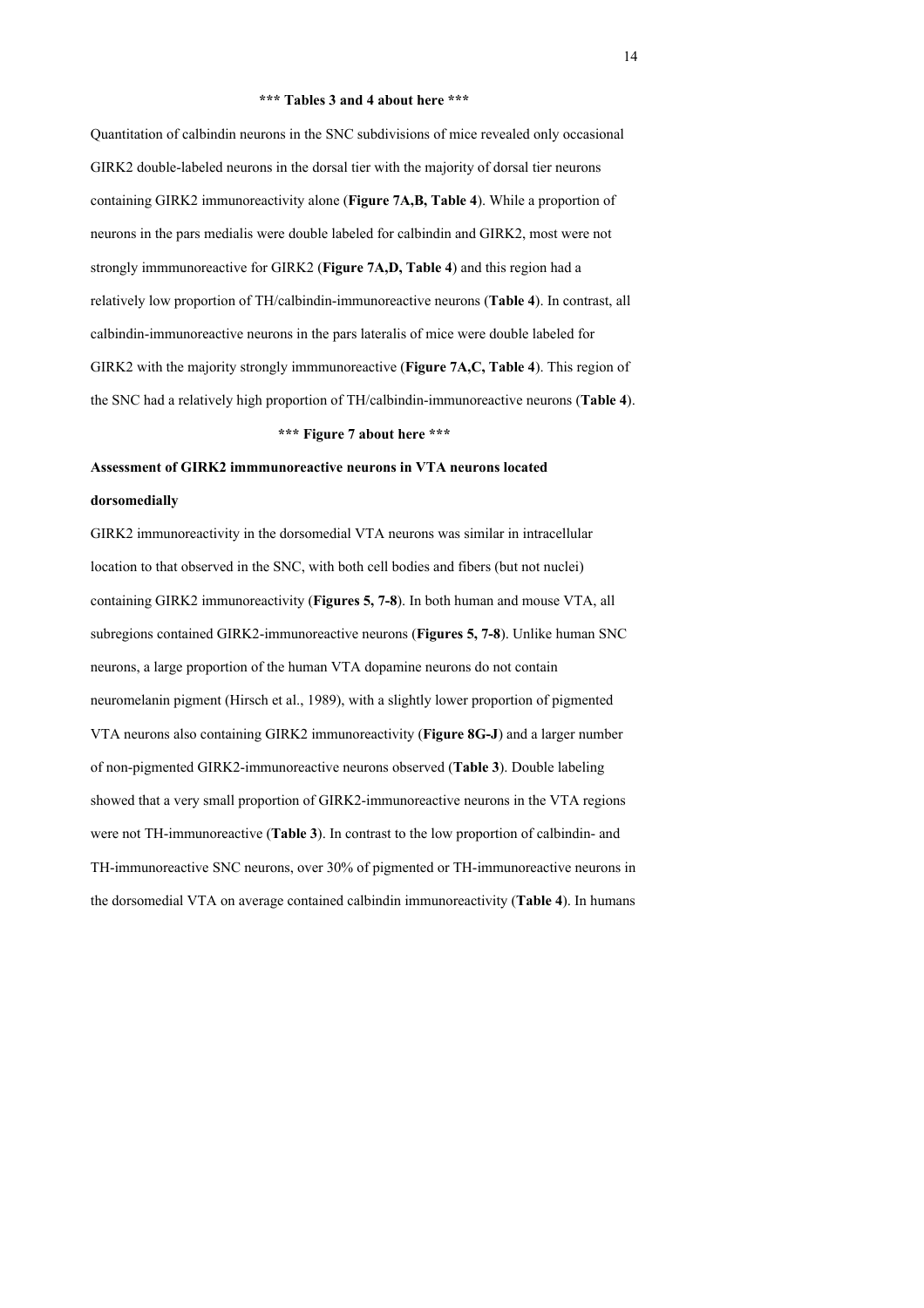the paranigral nucleus (PN) had about as many neurons containing calbindin immunoreactivity alone as those colocalizing with neuromelanin pigment, although this was not a major feature of the other VTA subregions (**Figure 7I**). In mice nearly all PN THimmunoreactive neurons also contained calbindin immunoreactivity, while 43% on average of the pigmented neurons in this region were calbindin-immunoreactive in humans (**Table 4**). This could suggest that most non-pigmented calbindin-immunoreactive neurons in this region in humans would also be TH-immunoreactive. Lower proportions of pigmented or THpositive neurons in the other VTA regions abutting the SNC also contained calbindin immunoreactivity (**Table 4**).

## **\*\*\* Figure 8 about here \*\*\***

In contrast to the SNC, a smaller proportion of pigmented or TH-immunoreactive VTA neurons also had strong GIRK2 immunoreactivity with more variability between subregions and species (compare **Figures 8 with 6, Table 3**). In humans the parabrachial pigmented nucleus (PBP) directly abutting the red nucleus had the highest proportion of strongly GIRK2-immunoreactive dopamine neurons (**Figure 8G, Table 3**). In mice the rostral VTA contained a relatively high proportion of strong GIRK2 intensity dopamine neurons (**Figure 8E, Table 3**), while this region had weak GIRK2 immunoreactivity in humans (**Figure 8J, Table 3**). The reverse was observed in the PN where a high proportion of dopamine neurons contained GIRK2 immunoreactivity in humans but not mice (**Figure 8D,I, Table 3**). Taking both strong and weak GIRK2 immunoreactivity into account, the majority of dopamine neurons in the VTA regions contained some GIRK2 immunoreactivity in both species (**Table 3**).

Because few SNC neurons were calbindin-immunoreactive, the colocalization of GIRK2 with calbindin occurred mainly in VTA neurons (**Figure 7**). In the VTA a relatively small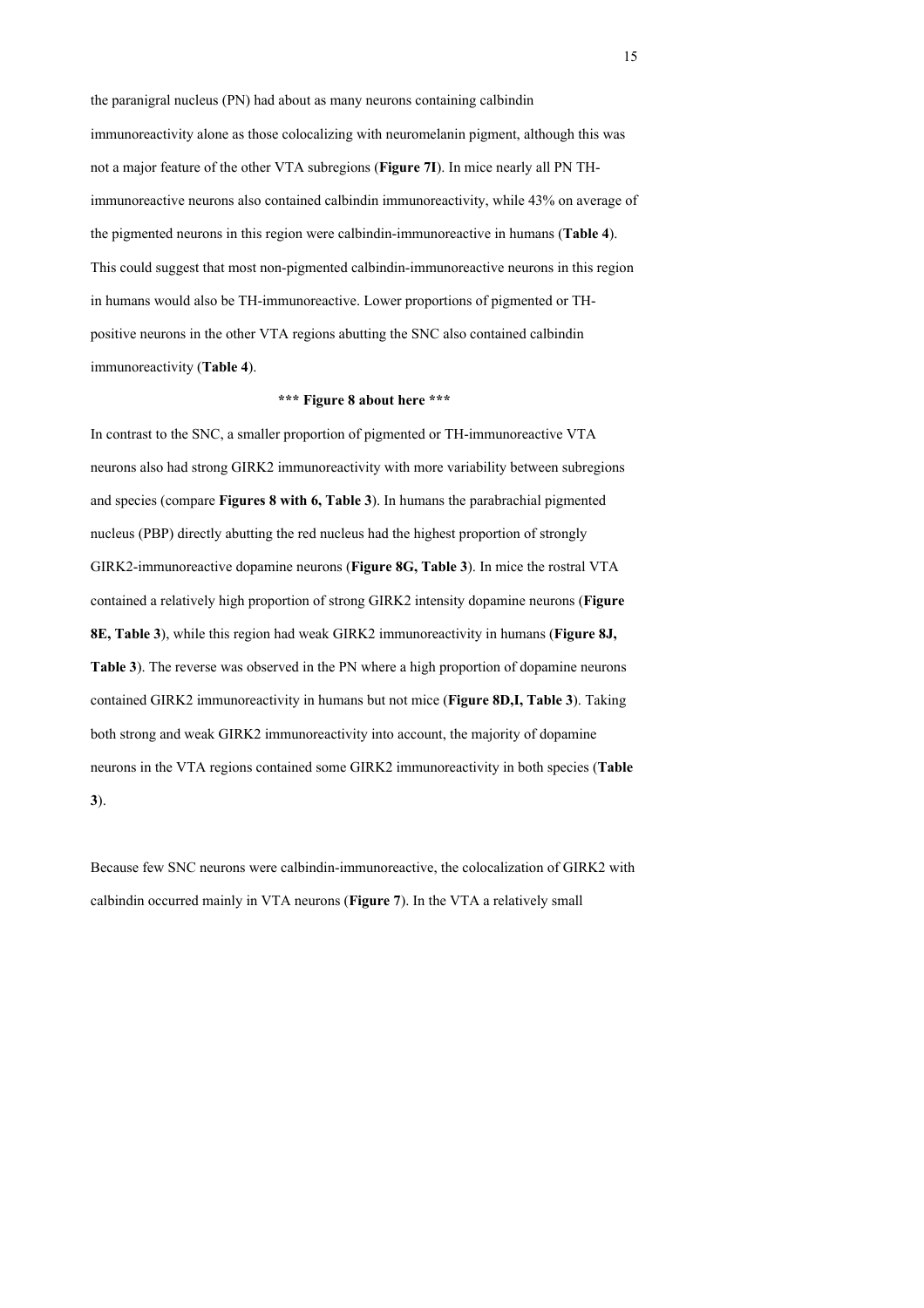proportion of calbindin-immunoreactive neurons did not contain at least some GIRK2 immunoreactivity (**Table 4)**. As noted above, PN contained a high proportion of calbindinimmunoreactive neurons and many also had GIRK2 immunoreactivity, although strong expression was only observed in 25% (**Figure 7A,F**, **Table 4)**. A similar proportion of strong GIRK2/calbindin-immunoreactive neurons were observed in the other major VTA subregions, although few were found in the VTAR (**Table 4)**.

### **DISCUSSION**

This study details the upper brainstem localization of GIRK2 protein in humans and mice using double labeling with pigment, TH and calbindin to determine the dopamine cell groups involved. While the cellular localization of calbindin and TH immunoreactivity found in the SN and VTA regions in both species confirmed previously published studies (Damier et al., 1999; Liang et al., 1996a; McRitchie et al., 1996), the localization of GIRK2 immunoreactivity in the same tissue did not yield expected results. As detailed in the introduction, the expression of GIRK2 protein is thought to differentiate SN neurons from those in the VTA. More particularly, GIRK2 expression is thought to differentiate those SN neurons in the ventral tier which are most vulnerable to Parkinson's disease, and GIRK2 immunohistochemistry has been widely used for identifying such cells in studies assessing dopamine neural grafts (Stromberg et al., 2010). There has been only one previous human tissue study assessing GIRK2 expression in the upper brainstem (Mendez et al., 2005). This study found that GIRK2-expressing dopamine neurons were located predominantly in the ventral tier of the SNC. In contrast, our results using the same antibody suggest no significant differentiation between ventral and dorsal tier SNC neurons in the amount of their GIRK2 immunoreactivity. Further, we found that a significant proportion of dopamine neurons in the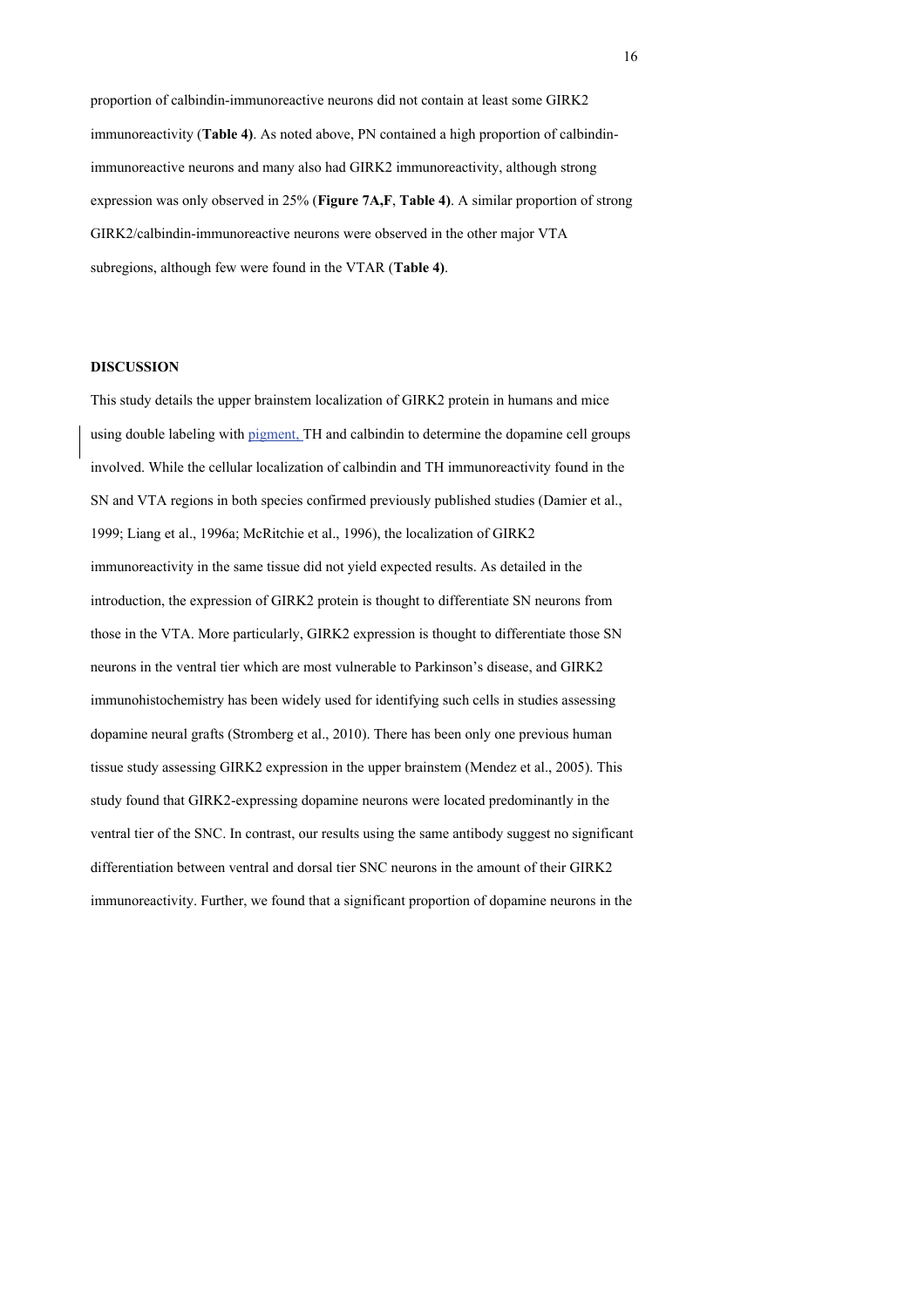human VTA also had strong GIRK2 immunoreactivity, particularly in the paranigral and parabrachial pigmented regions immediately adjacent to the SN. As most VTA regions do not have any significant neuronal loss even in end-stage Parkinson's disease (McRitchie et al., 1997), these data show that GIRK2 is expressed in human dopamine neurons that are both vulnerable and resistant to Parkinson's disease.

In order to determine whether our findings in the human brainstem were not due to a species difference, we have used the same techniques to directly compare GIRK2 immunoreactivity in the upper brainstem of mice. Our results in mice are similar to those we observed in humans and are also similar to those described by Lammel and coworkers (2008) showing that the entire SNC and lateral VTA regions express GIRK2 protein. This contrasts with some studies in mice describing that SNC but not VTA dopamine neurons express GIRK2 protein (Aron et al., 2010; Chung et al., 2005; Thompson et al., 2005). Consistent with our mice and human data, previous localization studies in rats also show that the entire SNC and lateral but not midline VTA regions contain GIRK2-immunoreactive dopamine neurons (Eulitz et al., 2007). All of these studies show that GIRK2 protein is localized in dopamine neurons in the entire SNC, and does not differentiate the ventral from the dorsal tier.

Another reason for the concept that GIRK2 expression is important for the survival of ventral tier SN neurons is the pattern of cell loss observed in mutant GIRK2 Weaver mice (Graybiel et al., 1990; Slesinger et al., 1996). The loss of brainstem dopamine neurons in Weaver mice has been described to be selective for the ventral tier of the SN, largely sparing the VTA and dorsal tier (Graybiel et al., 1990; Slesinger et al., 1996). However, more careful analysis of these studies shows that the pattern of strong GIRK2 immunoreactivity we observed in mice dopamine neurons is very similar to the pattern of cell loss observed in Weaver mice, with the

Glenda Halliday 17/10/11 6:57 PM **Deleted:** w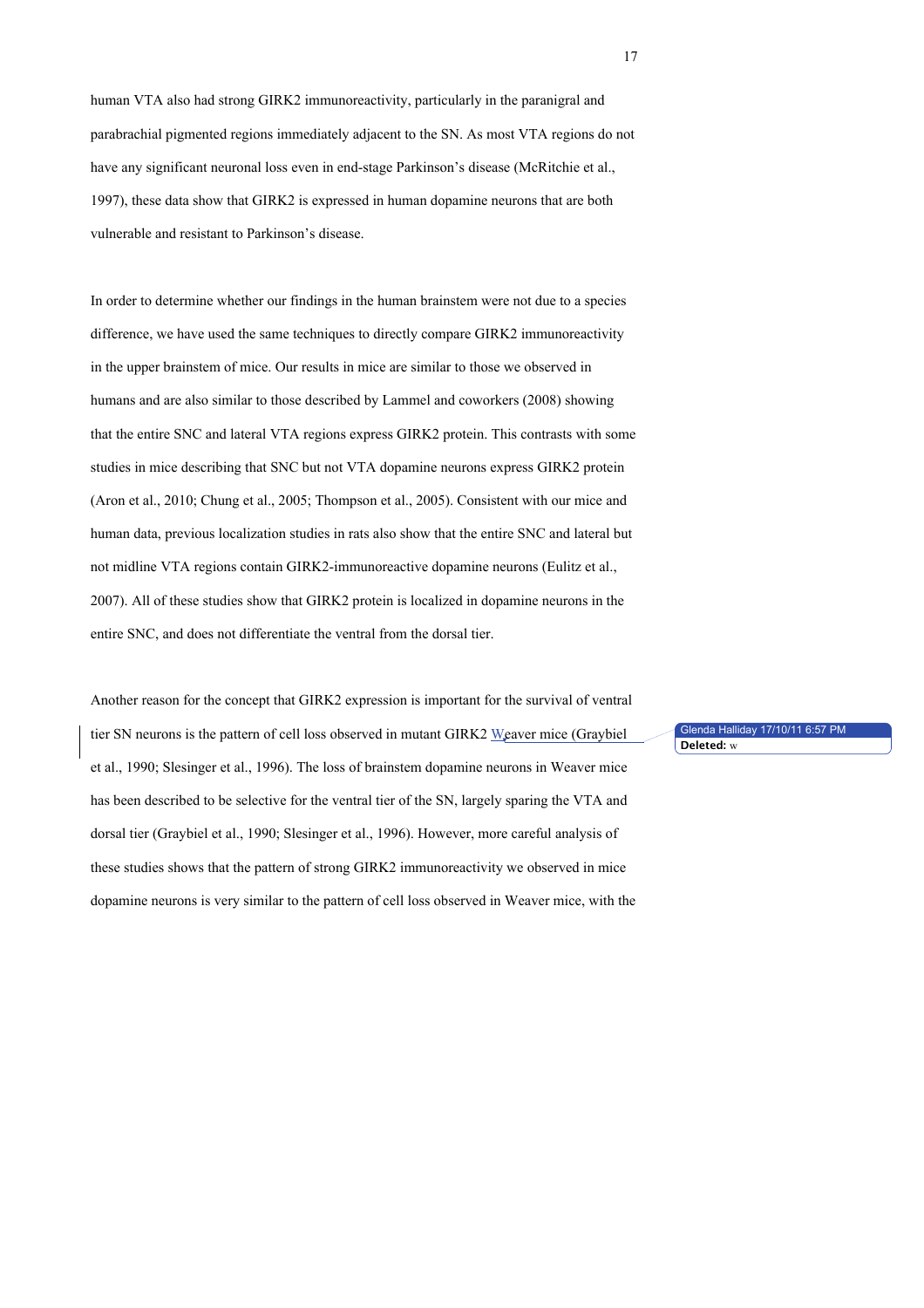following Weaver mice description noted. "Neuronal loss in the VTA was not evident on qualitative analysis, but at the border between the lateral VTA cell group and the medial SN cell group there was obvious loss of TH-immunostained neurons" (Graybiel et al., 1990). The discrepancy between these previous and more recent work is the anatomical identification of the dopamine neuronal clusters of the upper brainstem. Again the data are consistent with no differentiation between the true ventral and dorsal tiers of the SN with respect to GIRK2 protein expression.

## **Differential GIRK2 intensity in SNC and VTA neurons**

GIRK2 expression in VTA dopamine neurons has not been reported in most previous immunohistochemical studies, although studies assessing both GIRK2 mRNA and protein have identified considerable variation in expression levels (Eulitz et al., 2007; Saenz del Burgo et al., 2008). Our study is the first to quantify this variability and determine the relative levels of GIRK2 immunoreactivity in different dopamine cell groups. Strong GIRK2 immunoreactivity was found in most SNC cells (Mice: 82%, Humans: 77%) but also in a relatively large proportion of VTA cells (Mice: 58%, Humans: 55%). We (and others) also observed weak GIRK2 protein expression in nearly all remaining upper brainstem dopamine neurons. It should be noted that dopamine neurons with low GIRK2 mRNA but high protein levels have also been observed (Eulitz et al., 2007), suggesting that modulation of turnover can contribute to the variability in the number of GIRK2 channels on dopamine neurons. While this may contribute to the differences observed in GIRK2 localization between studies, we believe the erroneous impression that GIRK2 expression is largely confined to SN neurons is due to the difference in the proportion of strong GIRK2-immunoreactive neurons between the SN and VTA, in association with cell size differences (smaller VTA compared with SN dopamine neurons (Halliday et al., 2005; Poirier et al., 1983)).

nda Halliday 17/10/11 12:13 AM **Deleted:** Functionally this implies a great variability in the number of GIRK2 channels

per dopamine neuron.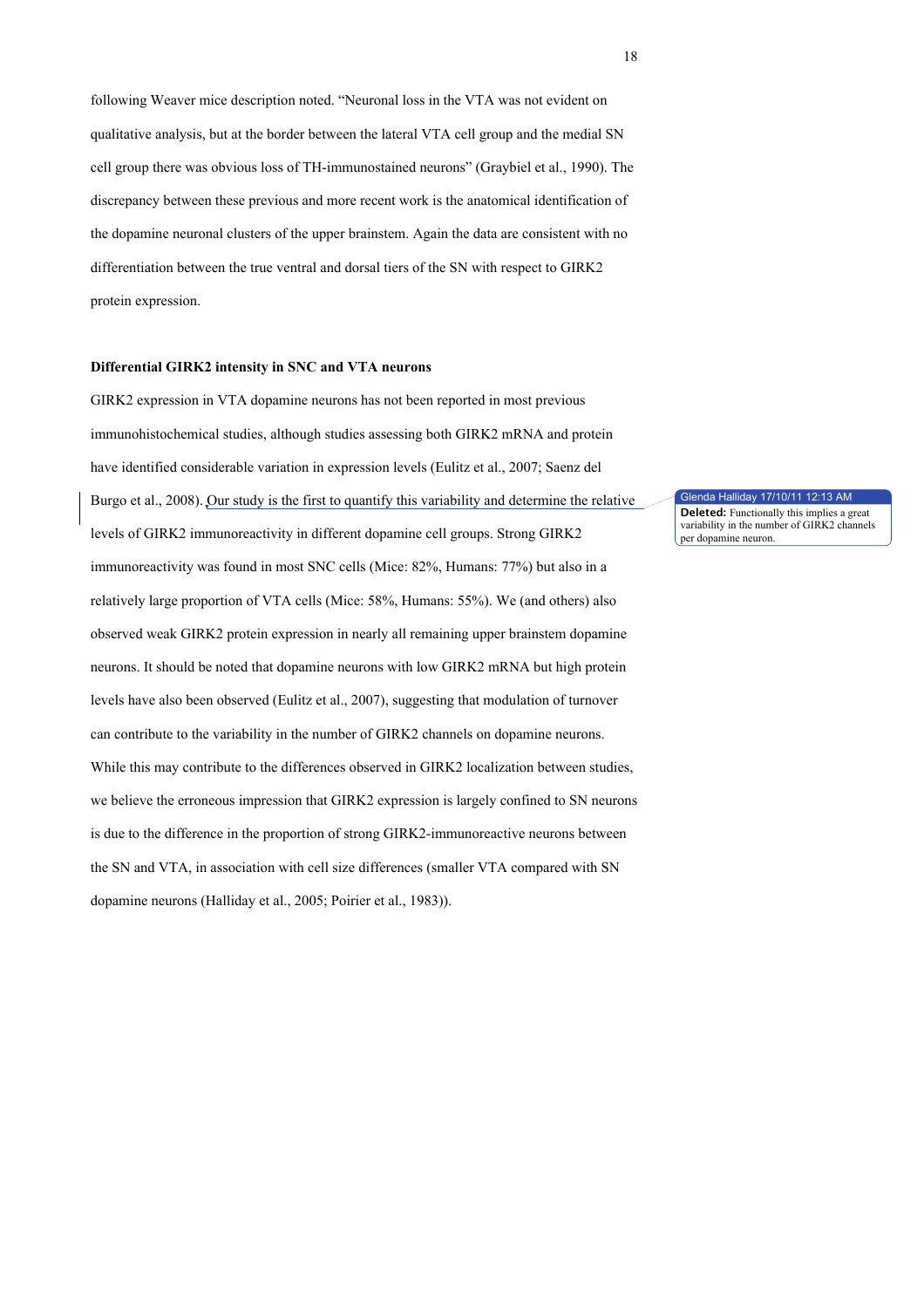GIRK2 controls the neuronal membrane excitability of dopamine neurons through its activation of D2 or GABAb receptors (Wickman and Clapham, 1995) and interactions with other ion channels, such as the K-ATP channel (Liss et al., 1999). It is of interest that the K-ATP channel is also considered to promote the differential cell death between SNC and VTA neurons (Liss et al., 2005).

## **GIRK2 and calbindin colocalization**

Previous studies have reported several genes as being differentially expressed in specific subsets of midbrain dopamine neurons (Chung et al., 2005; Duke et al., 2007; Greene et al., 2005; Grimm et al., 2004), supporting the concept of functionally diverse populations of brainstem dopamine neurons. In this context, the protein calbindin is mainly restricted to VTA regions (Damier et al., 1999; Liang et al., 1996b; McRitchie and Halliday, 1995; Yamada et al., 1990), a finding corroborated in the present study. In the context of GIRK2 localization studies, calbindin immunoreactivity has been used to separate dopamine neurons in the VTA (which contain this calcium binding protein) from those in the SNC (Mendez et al., 2005; Thompson et al., 2005). These studies suggest that GIRK2 and calbindin are not expressed together in dopamine neurons. Our observations show that around 25% of calbindin-immunoreactive VTA neurons also had strong GIRK2-immunoreactivity. This supports the concept that these proteins are largely confined to different populations of dopamine neurons, although we observed a greater overlap than expected in the strong colocalized expression of these proteins.

## **Speculation on the non-dopaminergic GIRK2-immunoreactive fibers in the SNC**

A proportion of GIRK2-immunopositive fibers did not contain TH immunoreactivity. This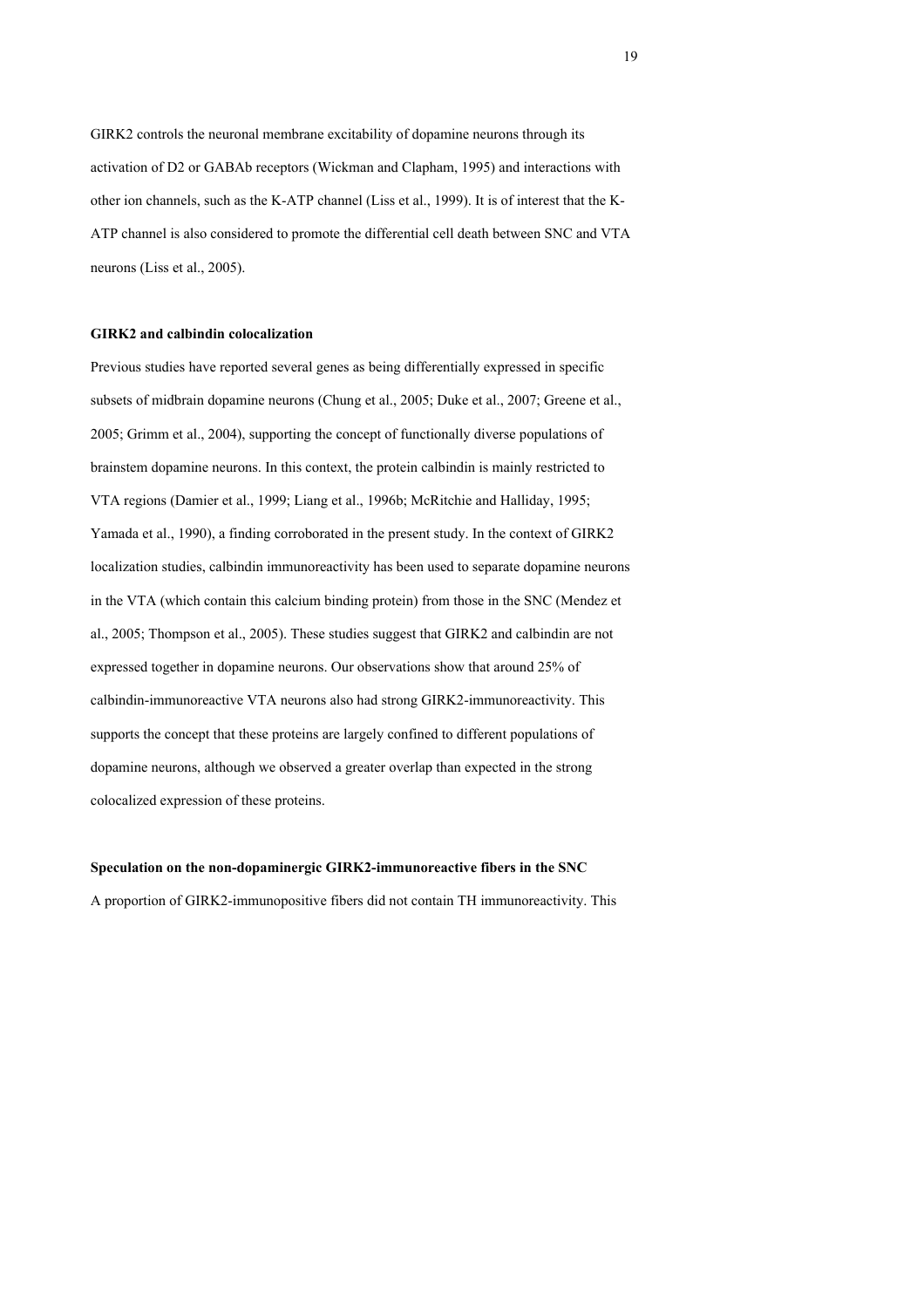was found both within the ventral SNC cell clusters as well as ventrally in the pars reticulata of both species. Similar strong GIRK2 immunoreactive fiber staining has also been identified in the rat SN (Liao et al., 1996; Murer et al., 1997; Saenz del Burgo et al., 2008). As no GIRK2 mRNA occurs in neurons of the pars reticulata (Karschin et al., 1996; Liao et al., 1996), it is unlikely that the fiber staining is from neurons in this region. As the fibers do not colocalize TH immunoreactivity and have a restricted localization in the SN, it is unlikely they are from the dopamine neurons of the SNC or VTA. The restricted regional localization and highly varicosed nature of the GIRK2 positive/TH negative fibers impinging on GIRK2/TH-immunoreactive dendrites in the caudal and ventral regions of the SN suggests they could be afferent fibers to the SN.

The striatum is one of the main regions with projections to the SN. From mRNA and localization studies, there is no evidence for GIRK2 protein expression in striatal neurons (Mouse:(Schein et al., 1998); Rat; (Saenz del Burgo et al., 2008)), consistent with our preliminary experiments in this region showing no GIRK2-immunopositive striatal neurons (data not shown). The SN also receives a dense 5-HT innervation from the dorsal raphe nucleus (DR) (Fahn et al., 1971; Mackay et al., 1978), with electron microscopy showing that these terminals form synaptic junctions with both the SNC dopamine neurons and the nondopamine neurons in the pars reticulata (Herve et al., 1987; Kalivas, 1993; Moukhles et al., 1997). This 5-HT innervation matches the regional localization of the GIRK2 positive/TH negative fibers within the SN (Corvaja et al., 1993; van der Kooy and Hattori, 1980; Wirtshafter et al., 1987). GIRK2 mRNA is found in the majority of DR neurons, although fewer DR neurons contain GIRK2 immunoreactivity (Saenz del Burgo et al., 2008). We can confirm the presence of GIRK2 positive/TH negative neurons in the human DR (data not shown). GIRK2 channels are coexpressed with 5-HT autoreceptors in the DR as well as with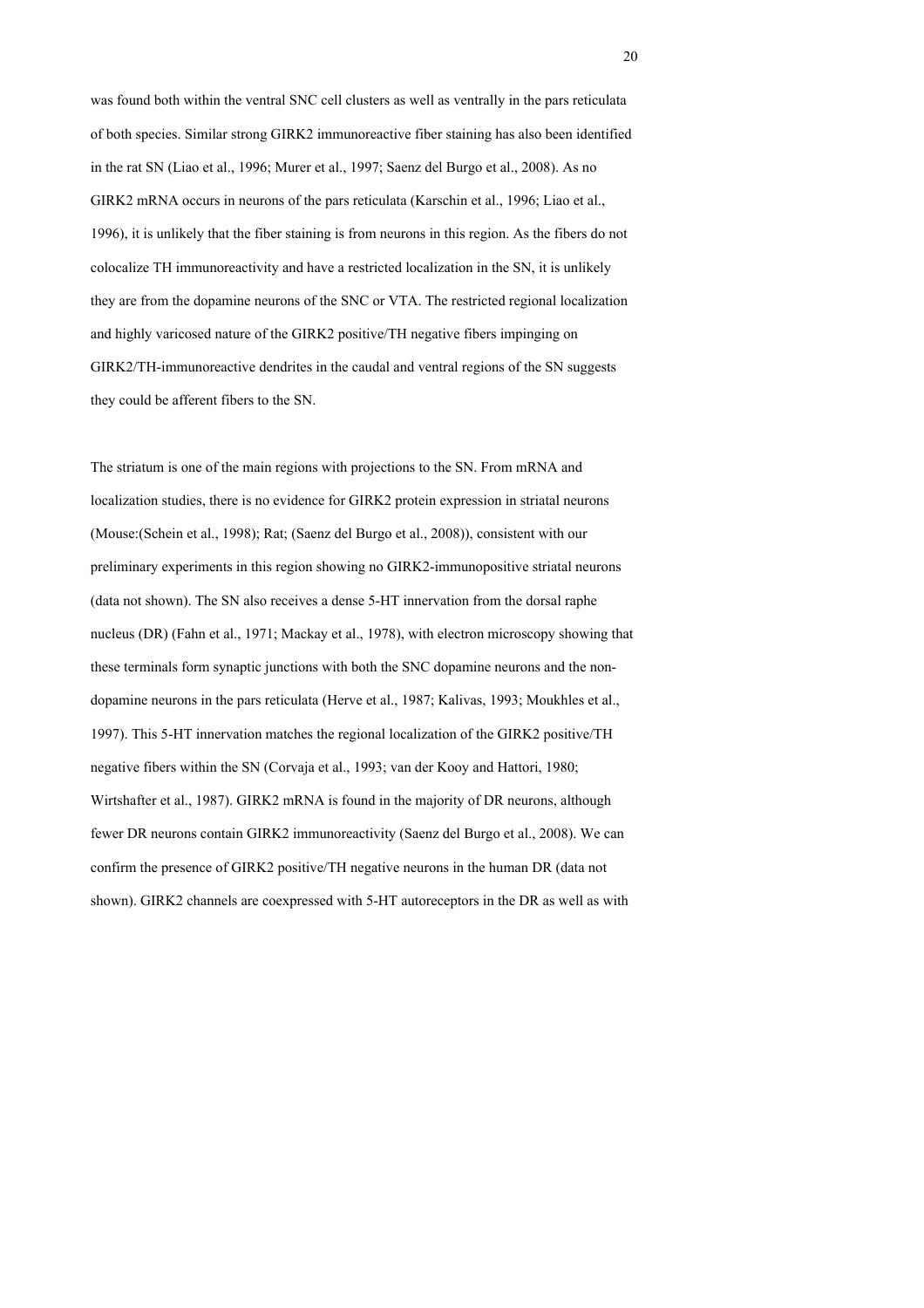5-HT heteroreceptors in the SN (Hopwood and Stamford, 2001; Penington et al., 1993; Saenz del Burgo et al., 2008) and we suspect that the GIRK2 positive/TH negative fibers observed in the SN are on 5-HT fibers projecting from the DR.

### **Summary**

Our study has found that GIRK2 protein is expressed in the vast majority of human and mouse SN neurons and that its expression does not differentiate ventral from dorsal tier neurons. We also found that the majority of nearby VTA regions contain a high proportion of intensely stained GIRK2-immunoreactive dopamine neurons. It therefore seems unlikely that the differential expression of the GIRK2 channel is responsible for the selective neuronal vulnerability observed within the SNC in Parkinson's disease. Further work is required to identify the molecular mechanism and proteins involved in such selective dopamine neuron vulnerability.

#### **Other Acknowledgements**

Human brain tissue was received from the Sydney Brain Bank that is supported by Neuroscience Research Australia, the University of New South Wales and the National Health and Medical Research Council of Australia. We would like to thank the staff of the Sydney Brain Bank for assistance with this project, Veronica Smoothy for laboratory assistance, and Heidi Cartwright for figure work.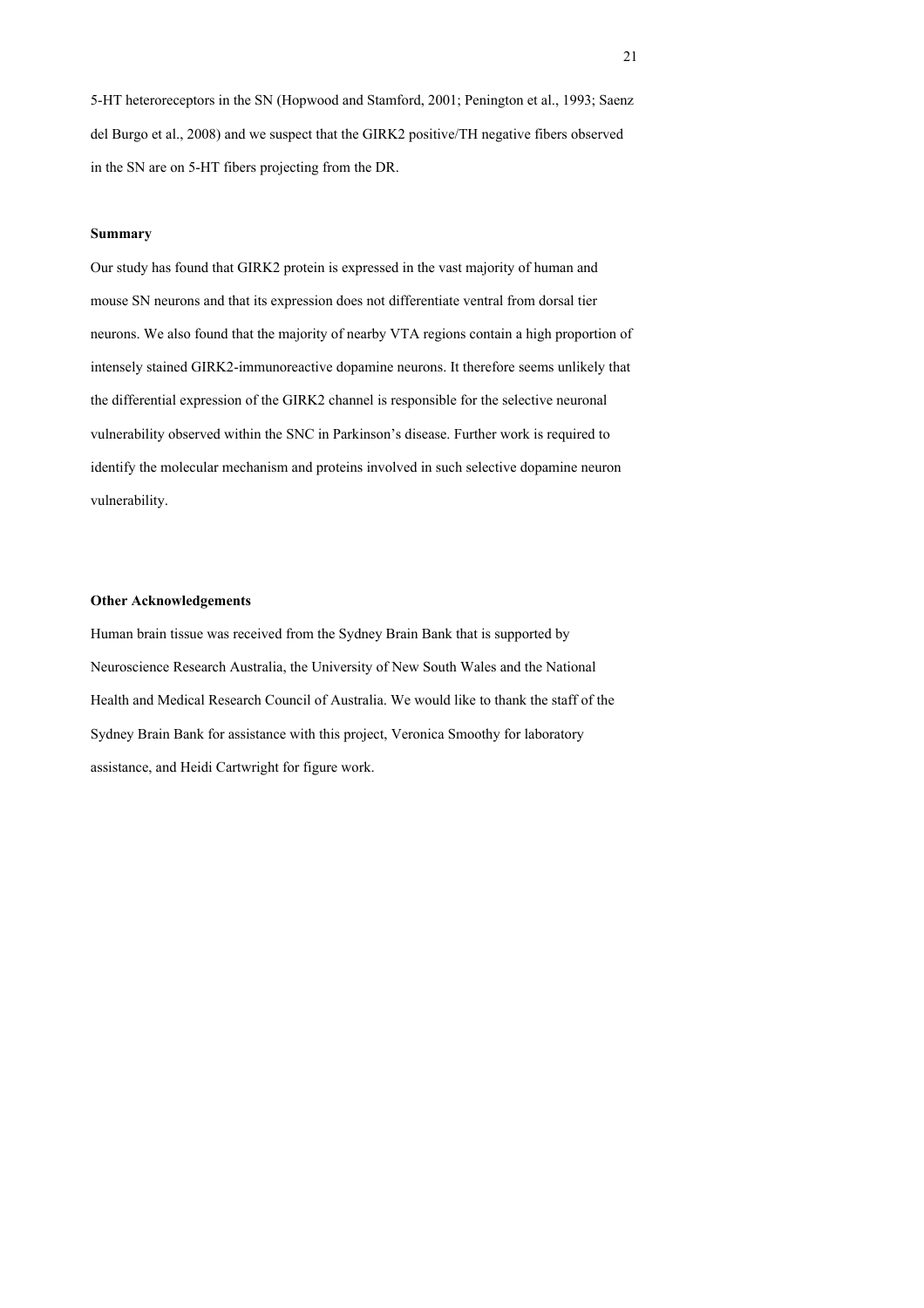#### **LITERATURE CITED**

- Aron L, Klein P, Pham TT, Kramer ER, Wurst W, Klein R. 2010. Pro-survival role for Parkinson's associated gene DJ-1 revealed in trophically impaired dopaminergic neurons. PLoS Biol 8(4):e1000349.
- Bernheimer H, Birkmayer W, Hornykiewicz O, Jellinger K, Seitelberger F. 1973. Brain dopamine and the syndromes of Parkinson and Huntington. Clinical, morphological and neurochemical correlations. J Neurol Sci 20(4):415-455.
- Braak H, Braak E. 1986. Nuclear configuration and neuronal types of the nucleus niger in the brain of the human adult. Hum Neurobiol 5(2):71-82.
- Braak H, Del Tredici K, Rub U, de Vos RA, Jansen Steur EN, Braak E. 2003. Staging of brain pathology related to sporadic Parkinson's disease. Neurobiol Aging 24(2):197- 211.
- Chung CY, Seo H, Sonntag KC, Brooks A, Lin L, Isacson O. 2005. Cell type-specific gene expression of midbrain dopaminergic neurons reveals molecules involved in their vulnerability and protection. Hum Mol Genet 14(13):1709-1725.
- Corvaja N, Doucet G, Bolam JP. 1993. Ultrastructure and synaptic targets of the raphe-nigral projection in the rat. Neuroscience 55(2):417-427.
- Damier P, Hirsch EC, Agid Y, Graybiel AM. 1999. The substantia nigra of the human brain. I. Nigrosomes and the nigral matrix, a compartmental organization based on calbindin D(28K) immunohistochemistry. Brain 122 ( Pt 8):1421-1436.
- Double KL, Reyes S, Werry EL, Halliday GM. 2010. Selective cell death in neurodegeneration: Why are some neurons spared in vulnerable regions? Prog Neurobiol.
- Duke DC, Moran LB, Pearce RK, Graeber MB. 2007. The medial and lateral substantia nigra in Parkinson's disease: mRNA profiles associated with higher brain tissue vulnerability. Neurogenetics 8(2):83-94.
- Eulitz D, Pruss H, Derst C, Veh RW. 2007. Heterogeneous distribution of kir3 potassium channel proteins within dopaminergic neurons in the mesencephalon of the rat brain. Cell Mol Neurobiol 27(3):285-302.
- Fahn S, Libsch LR, Cutler RW. 1971. Monoamines in the human neostriatum: topographic distribution in normals and in Parkinson's disease and their role in akinesia, rigidity, chorea, and tremor. J Neurol Sci 14(4):427-455.
- Fearnley JM, Lees AJ. 1991. Ageing and Parkinson's disease: substantia nigra regional selectivity. Brain 114 ( Pt 5):2283-2301.
- Franklin K, Paxinos G. 2008. The mouse brain in stereotaxic coordinates. San Diego: Elsevier Academic Press.
- Gibb WR, Lees AJ. 1991. Anatomy, pigmentation, ventral and dorsal subpopulations of the substantia nigra, and differential cell death in Parkinson's disease. J Neurol Neurosurg Psychiatry 54(5):388-396.
- Graybiel AM, Ohta K, Roffler-Tarlov S. 1990. Patterns of cell and fiber vulnerability in the mesostriatal system of the mutant mouse weaver. I. Gradients and compartments. J Neurosci 10(3):720-733.
- Greene JG, Dingledine R, Greenamyre JT. 2005. Gene expression profiling of rat midbrain dopamine neurons: implications for selective vulnerability in parkinsonism. Neurobiol Dis 18(1):19-31.
- Greenfield JG, Bosanquet FD. 1953. The brain-stem lesions in Parkinsonism. J Neurol Neurosurg Psychiatry 16(4):213-226.
- Grimm J, Mueller A, Hefti F, Rosenthal A. 2004. Molecular basis for catecholaminergic neuron diversity. Proc Natl Acad Sci U S A 101(38):13891-13896.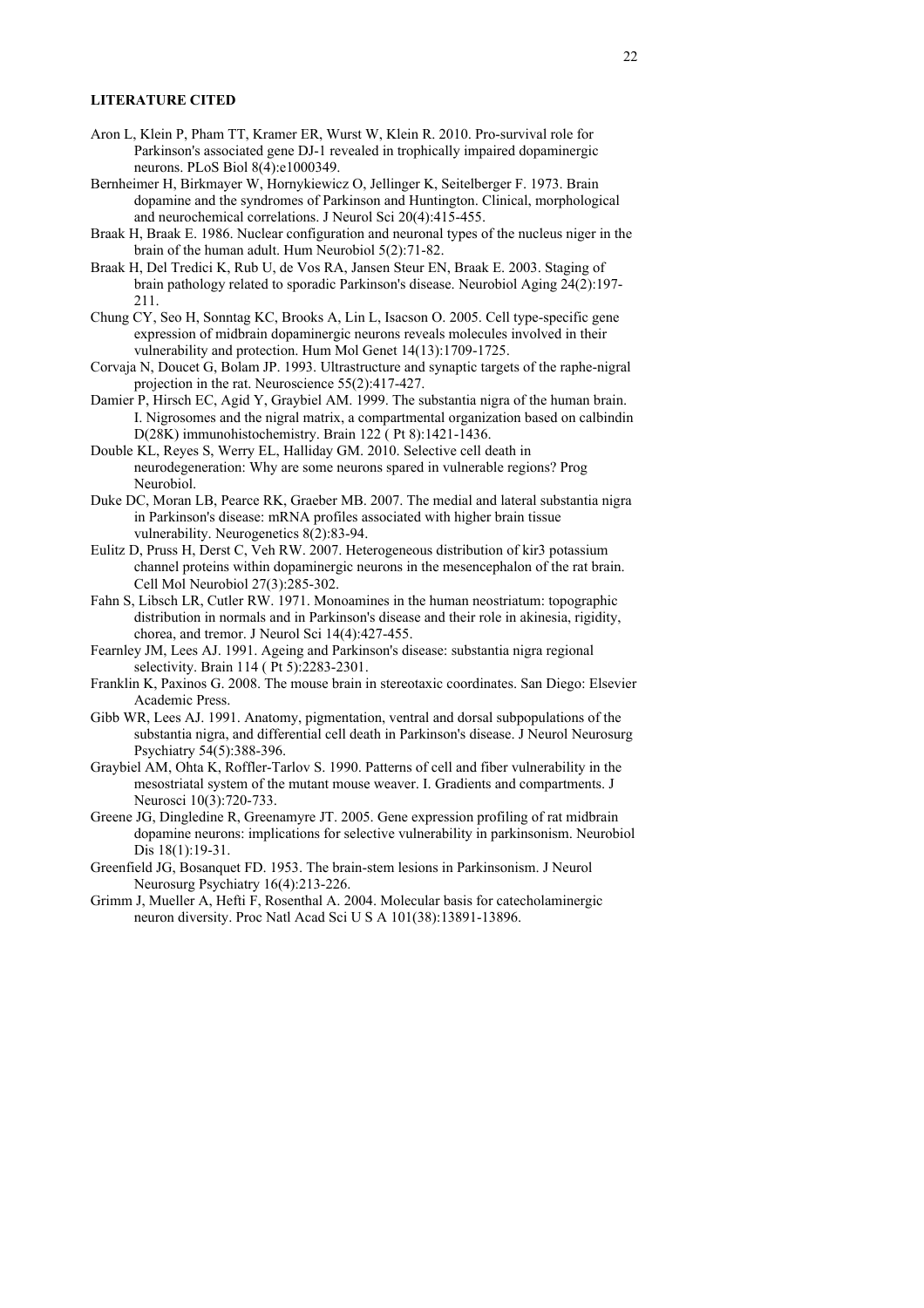- Halliday GM, McRitchie DA, Cartwright H, Pamphlett R, Hely MA, Morris JG. 1996. Midbrain neuropathology in idiopathic Parkinson's disease and diffuse Lewy body disease. J Clin Neurosci 3(1):52-60.
- Halliday GM, Ophof A, Broe M, Jensen PH, Kettle E, Fedorow H, Cartwright MI, Griffiths FM, Shepherd CE, Double KL. 2005. Alpha-synuclein redistributes to neuromelanin lipid in the substantia nigra early in Parkinson's disease. Brain 128(Pt 11):2654-2664.
- Hardman CD, Henderson JM, Finkelstein DI, Horne MK, Paxinos G, Halliday GM. 2002. Comparison of the basal ganglia in rats, marmosets, macaques, baboons, and humans: volume and neuronal number for the output, internal relay, and striatal modulating nuclei. J Comp Neurol 445(3):238-255.
- Hassler R. 1938. Zur Pathologie der Paralysis agitains und des postenzephalitischen Parkinsonismus. J Psychol Neurol 48:387-476.
- Herve D, Pickel VM, Joh TH, Beaudet A. 1987. Serotonin axon terminals in the ventral tegmental area of the rat: fine structure and synaptic input to dopaminergic neurons. Brain Res 435(1-2):71-83.
- Hirsch E, Graybiel A, Agid Y. 1989. Selective vulnerability of pigmented dopaminergic neurons in Parkinson's disease. Acta Neurol Scand 126:19-22.
- Hopwood SE, Stamford JA. 2001. Multiple 5-HT(1) autoreceptor subtypes govern serotonin release in dorsal and median raphe nuclei. Neuropharmacology 40(4):508-519.
- Kalivas PW. 1993. Neurotransmitter regulation of dopamine neurons in the ventral tegmental area. Brain research Brain research reviews 18(1):75-113.
- Karschin C, Dissmann E, Stuhmer W, Karschin A. 1996. IRK(1-3) and GIRK(1-4) inwardly rectifying K+ channel mRNAs are differentially expressed in the adult rat brain. J Neurosci 16(11):3559-3570.
- Kofuji P, Hofer M, Millen KJ, Millonig JH, Davidson N, Lester HA, Hatten ME. 1996. Functional analysis of the weaver mutant GIRK2 K+ channel and rescue of weaver granule cells. Neuron 16(5):941-952.
- Lacey MG, Mercuri NB, North RA. 1987. Dopamine acts on D2 receptors to increase potassium conductance in neurones of the rat substantia nigra zona compacta. J Physiol 392:397-416.
- Lammel S, Hetzel A, Hackel O, Jones I, Liss B, Roeper J. 2008. Unique properties of mesoprefrontal neurons within a dual mesocorticolimbic dopamine system. Neuron 57(5):760-773.
- Liang CL, Sinton CM, German DC. 1996a. Midbrain dopaminergic neurons in the mouse: colocalization with Calbindin-D28K and calretinin. Neuroscience 75(2):523-533.
- Liang CL, Sinton CM, Sonsalla PK, German DC. 1996b. Midbrain dopaminergic neurons in the mouse that contain calbindin-D28k exhibit reduced vulnerability to MPTP-induced neurodegeneration. Neurodegeneration : a journal for neurodegenerative disorders, neuroprotection, and neuroregeneration 5(4):313-318.
- Liao YJ, Jan YN, Jan LY. 1996. Heteromultimerization of G-protein-gated inwardly rectifying K+ channel proteins GIRK1 and GIRK2 and their altered expression in weaver brain. J Neurosci 16(22):7137-7150.
- Liss B, Haeckel O, Wildmann J, Miki T, Seino S, Roeper J. 2005. K-ATP channels promote the differential degeneration of dopaminergic midbrain neurons. Nat Neurosci 8(12):1742-1751.
- Liss B, Neu A, Roeper J. 1999. The weaver mouse gain-of-function phenotype of dopaminergic midbrain neurons is determined by coactivation of wvGirk2 and K-ATP channels. J Neurosci 19(20):8839-8848.
- Mackay AV, Yates CM, Wright A, Hamilton P, Davies P. 1978. Regional distribution of monoamines and their metabolites in the human brain. J Neurochem 30(4):841-848.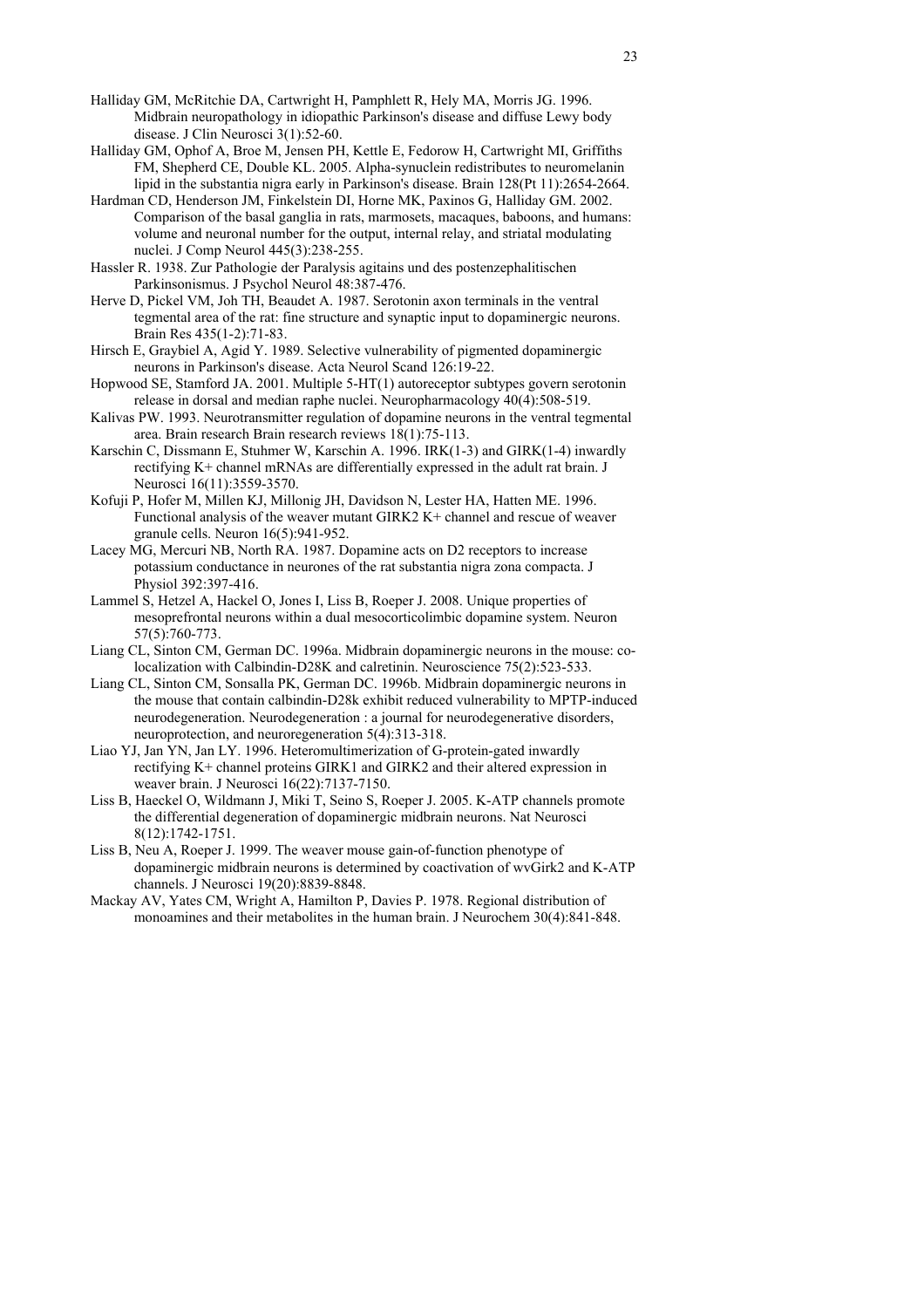- McRitchie DA, Halliday GM. 1995. Calbindin D28k-containing neurons are restricted to the medial substantia nigra in humans. Neuroscience 65(1):87-91.
- McRitchie DA, Hardman CD, Halliday GM. 1996. Cytoarchitectural distribution of calcium binding proteins in midbrain dopaminergic regions of rats and humans. J Comp Neurol 364(1):121-150.
- Mendez I, Sanchez-Pernaute R, Cooper O, Vinuela A, Ferrari D, Bjorklund L, Dagher A, Isacson O. 2005. Cell type analysis of functional fetal dopamine cell suspension transplants in the striatum and substantia nigra of patients with Parkinson's disease. Brain 128(Pt 7):1498-1510.
- Moukhles H, Bosler O, Bolam JP, Vallee A, Umbriaco D, Geffard M, Doucet G. 1997. Quantitative and morphometric data indicate precise cellular interactions between serotonin terminals and postsynaptic targets in rat substantia nigra. Neuroscience 76(4):1159-1171.
- Murer G, Adelbrecht C, Lauritzen I, Lesage F, Lazdunski M, Agid Y, Raisman-Vozari R. 1997. An immunocytochemical study on the distribution of two G-protein-gated inward rectifier potassium channels (GIRK2 and GIRK4) in the adult rat brain. Neuroscience 80(2):345-357.
- Navarro B, Kennedy ME, Velimirovic B, Bhat D, Peterson AS, Clapham DE. 1996. Nonselective and G betagamma-insensitive weaver K+ channels. Science 272(5270):1950-1953.
- Paxinos G, Huang X. 1995. Atlas of the human brainstem. California: Academic Press.
- Penington NJ, Kelly JS, Fox AP. 1993. Whole-cell recordings of inwardly rectifying K+ currents activated by 5-HT1A receptors on dorsal raphe neurones of the adult rat. J Physiol 469:387-405.
- Poirier LJ, Giguere M, Marchand R. 1983. Comparative morphology of the substantia nigra and ventral tegmental area in the monkey, cat and rat. Brain Res Bull 11(3):371-397.
- Saenz del Burgo L, Cortes R, Mengod G, Zarate J, Echevarria E, Salles J. 2008. Distribution and neurochemical characterization of neurons expressing GIRK channels in the rat brain. J Comp Neurol 510(6):581-606.
- Schein JC, Hunter DD, Roffler-Tarlov S. 1998. Girk2 expression in the ventral midbrain, cerebellum, and olfactory bulb and its relationship to the murine mutation weaver. Dev Biol 204(2):432-450.
- Slesinger PA, Patil N, Liao YJ, Jan YN, Jan LY, Cox DR. 1996. Functional effects of the mouse weaver mutation on G protein-gated inwardly rectifying K+ channels. Neuron 16(2):321-331.
- Stromberg I, Bickford P, Gerhardt GA. 2010. Grafted dopamine neurons: Morphology, neurochemistry, and electrophysiology. Prog Neurobiol 90(2):190-197.
- Thompson L, Barraud P, Andersson E, Kirik D, Bjorklund A. 2005. Identification of dopaminergic neurons of nigral and ventral tegmental area subtypes in grafts of fetal ventral mesencephalon based on cell morphology, protein expression, and efferent projections. J Neurosci 25(27):6467-6477.
- van der Kooy D, Hattori T. 1980. Dorsal raphe cells with collateral projections to the caudateputamen and substantia nigra: a fluorescent retrograde double labeling study in the rat. Brain Res 186(1):1-7.
- Wickman K, Clapham DE. 1995. Ion channel regulation by G proteins. Physiol Rev 75(4):865-885.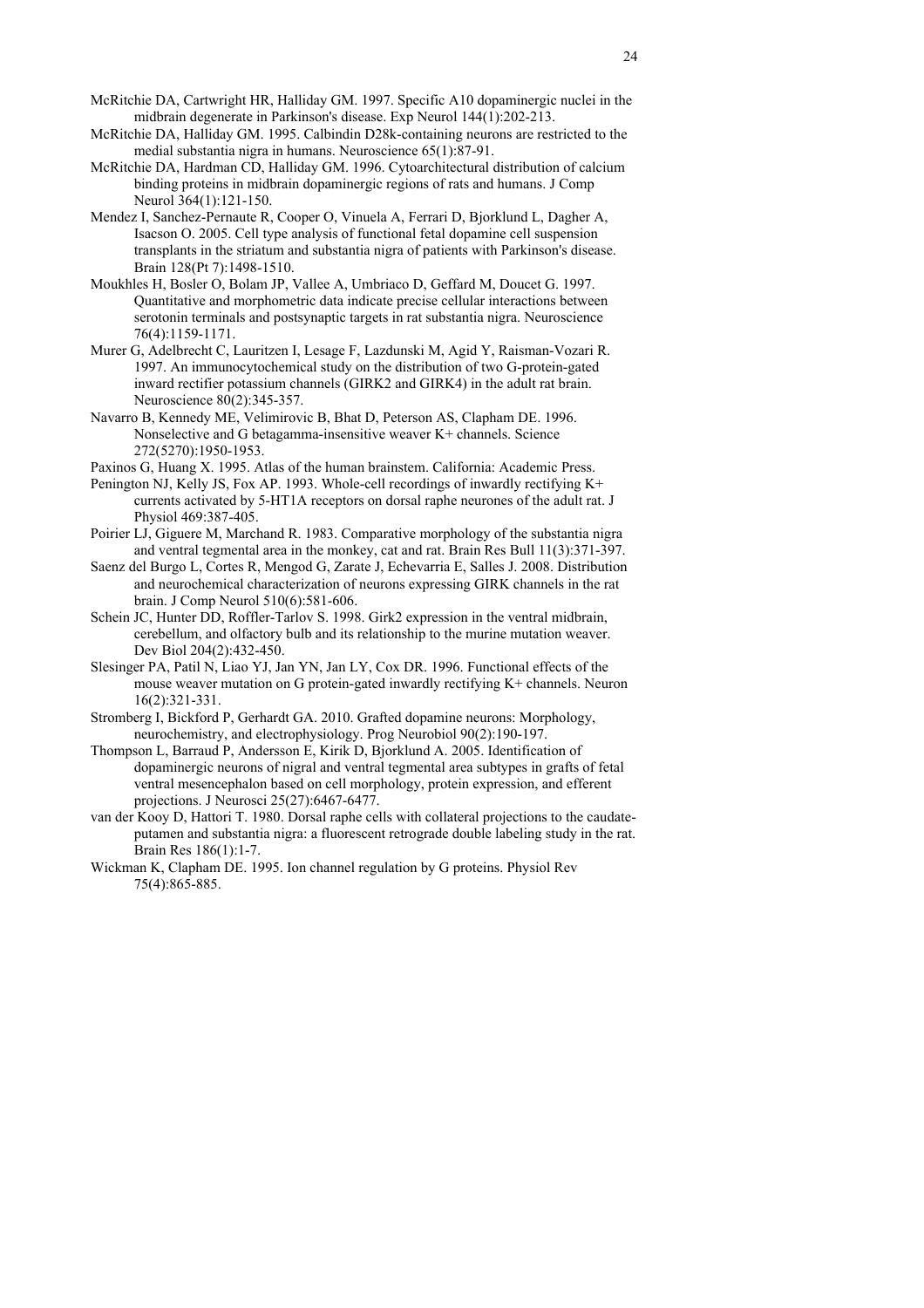- Wirtshafter D, Stratford TR, Asin KE. 1987. Evidence that serotonergic projections to the substantia nigra in the rat arise in the dorsal, but not the median, raphe nucleus. Neurosci Lett 77(3):261-266.
- Yamada T, McGeer PL, Baimbridge KG, McGeer EG. 1990. Relative sparing in Parkinson's disease of substantia nigra dopamine neurons containing calbindin-D28K. Brain Res 526(2):303-307.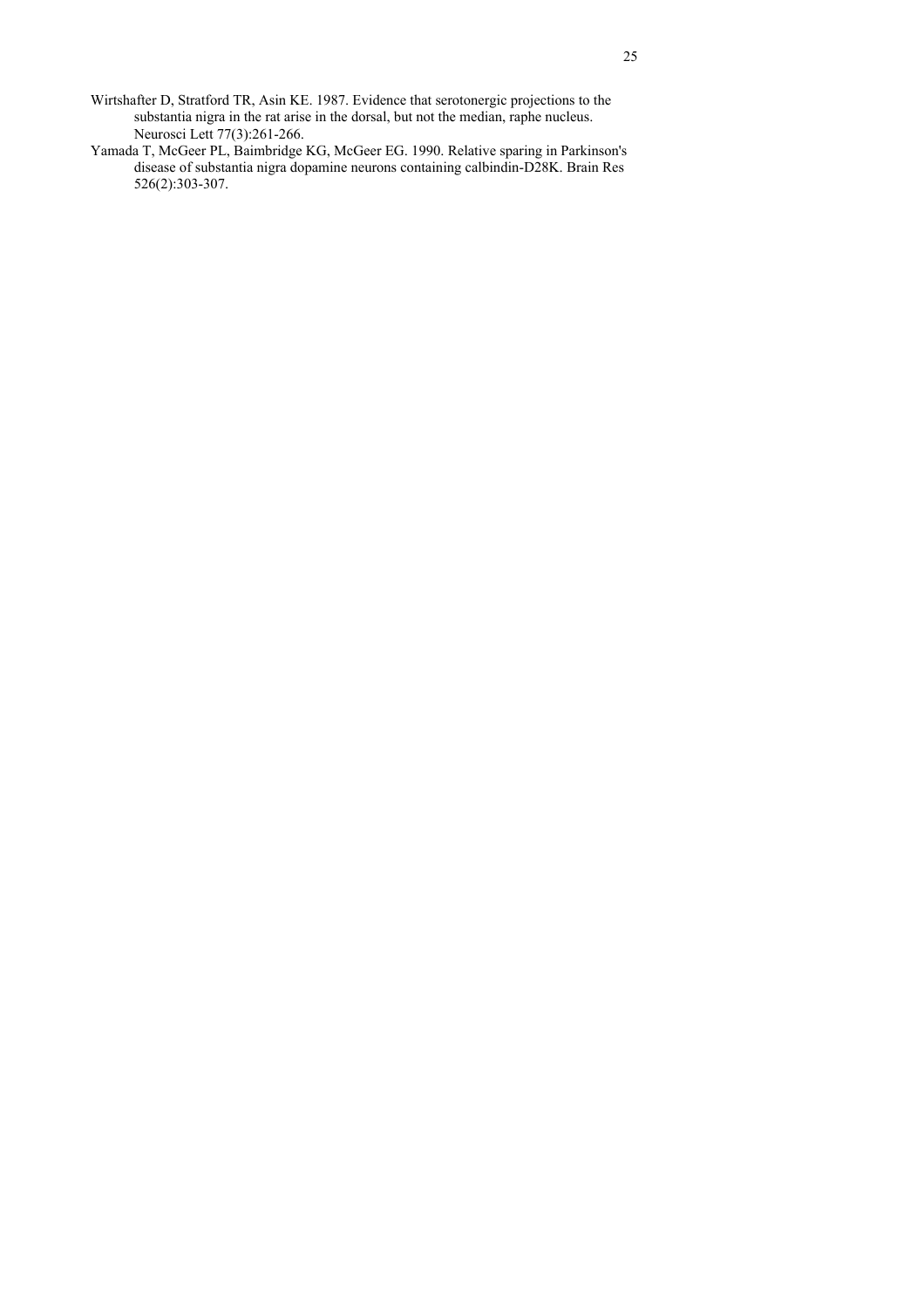## **ABBREVIATIONS**

| 3n         | third nerve fascicles                                    |
|------------|----------------------------------------------------------|
| $5-HT$     | serotonin                                                |
| ABBN       | Australian Brain Donors Programmes                       |
| ACEC       | Animal Care and Ethics Committee                         |
| Aq         | aqueduct                                                 |
| cp         | cerebral peduncle                                        |
| DAB        | diaminobenzidine tetrahydrochloride                      |
| DR         | dorsal raphe nucleus                                     |
| fr         | fasciculus retroflexus                                   |
| GIRK2      | G protein-activated inward rectifier potassium channel 2 |
| $H_2O_2$   | hydrogen peroxide                                        |
| ml         | medial lemniscus                                         |
| МT         | medial terminal nucleus of the optic tract               |
| PAG        | periaqueductal gray                                      |
| PaP        | parapeduncular nucleus                                   |
| <b>PBS</b> | 0.1M phosphate-buffered saline                           |
| PBP        | parabrachial pigmented nucleus                           |
| PIF        | parainterfascicular nucleus                              |
| PN         | paranigral nucleus                                       |
| R          | red nucleus                                              |
| RLi        | rostral linear nucleus                                   |
| RRF        | retrorubral fields                                       |
| SΝ         | substantia nigra                                         |
| <b>SND</b> | dorsal tier of the substantia nigra pars compacta        |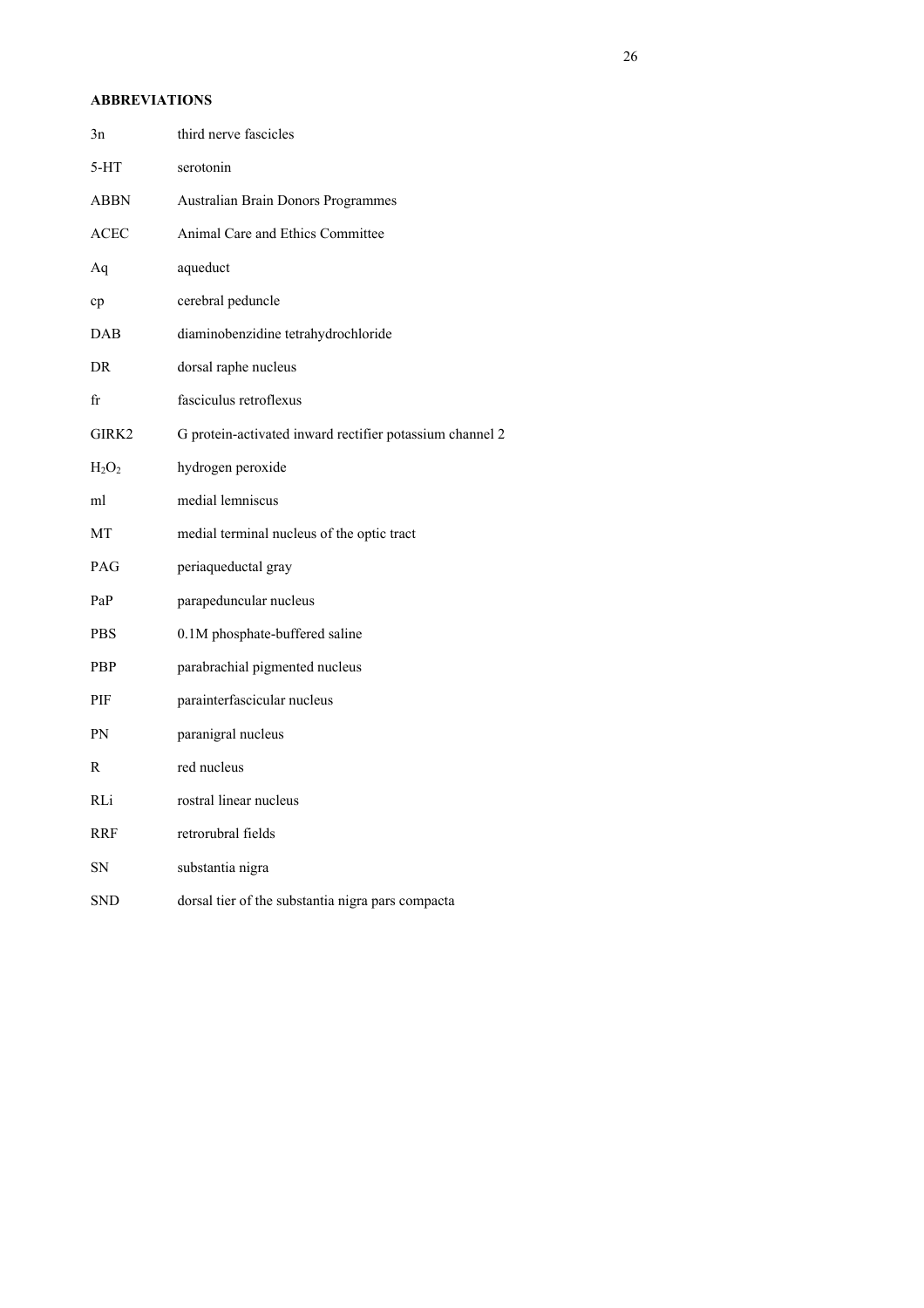| SNL        | substantia nigra pars lateralis                    |
|------------|----------------------------------------------------|
| <b>SNM</b> | substantia nigra pars medialis                     |
| <b>SNV</b> | ventral tier of the substantia nigra pars compacta |
| <b>SNC</b> | substantia nigra pars compacta                     |
| <b>SNR</b> | substantia nigra pars reticulata                   |
| TH         | tyrosine hydroxylase                               |
| VTA.       | ventral tegmental area                             |
| VTAR       | rostral ventral tegmental area                     |
|            |                                                    |

xscp decussation of the superior cerebellar peduncle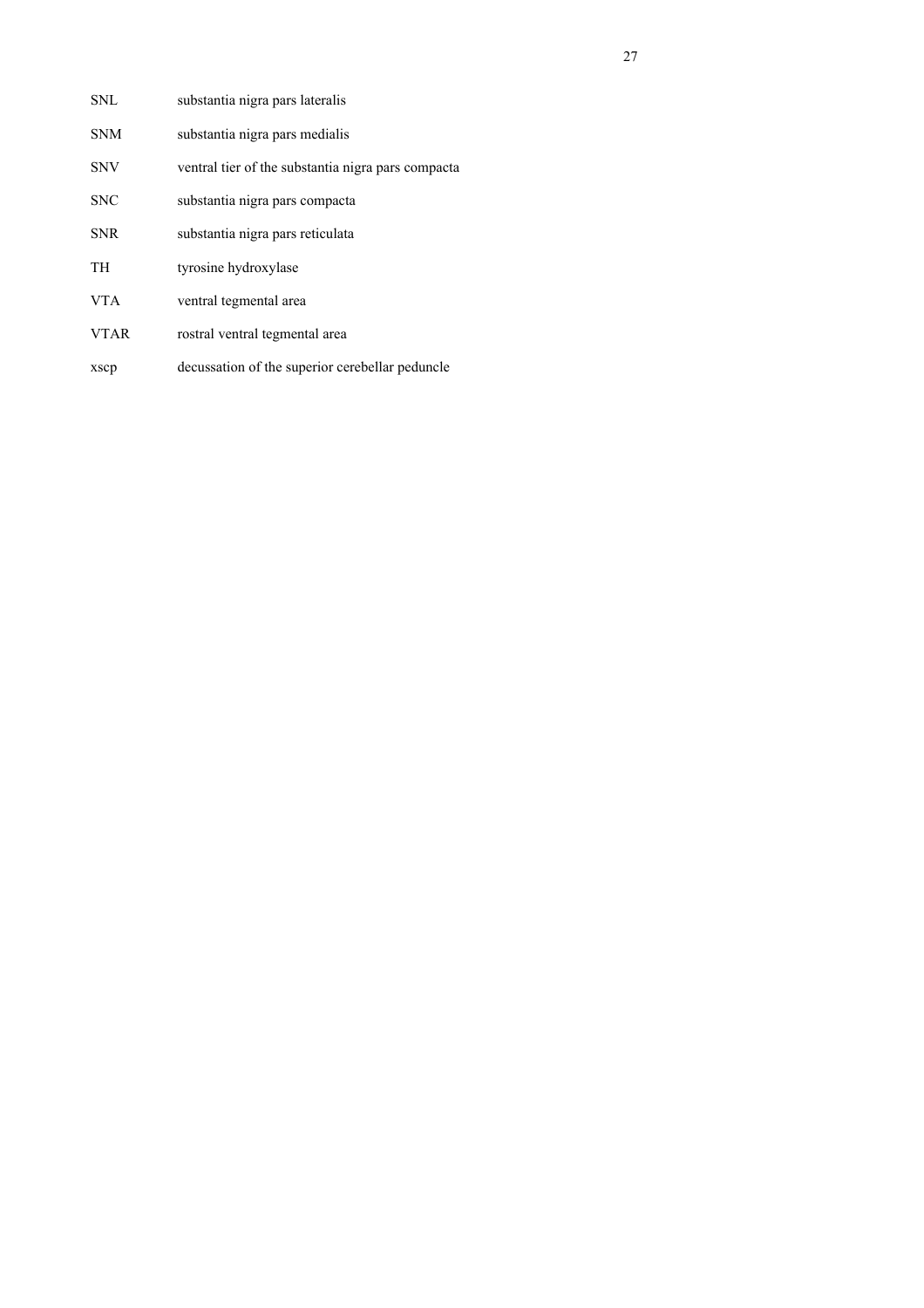**Figure 1:** Representative transverse sections through three upper levels (indicated at left) of the mouse (**A,C,E**) and human (**B,D,F**) brainstem immunohistochemically stained with tyrosine hydroxylase (TH) (counterstained with cresyl violet in the mouse) showing the comparative location of the cytoarchitecturally different dopamine cell clusters. Scale in **E** equivalent for **A** and **C**. Scale in **F** equivalent for **B** and **D**. The cell clusters in the substantia nigra (SN) are more extensive in humans compared with mice occupying more of the lateral and caudal regions of this structure. In particular, there is an enlarged ventral tier (SNV) in humans compared with mice. The mouse dorsal tier (SND) is a continuous compact cell group, whereas in humans a more cell sparse area occurs at mid levels of the SN. The ventral tegmental area (VTA) cell groups extend more dorsally in humans compared with mice. Glenda Halliday 17/10/11 6:57 **Deleted:** V

**Figure 2**: Representative 1µm confocal images of double immunohistochemically labeled neurons in the VTA of the mouse (**A,B**) showing the variable intensity and location of GIRK2 immunoreactivity in TH immunoreactive neurons. Arrows at right indicate the rating of the intensity from grayscale images which were compared to determine strong (50-100% of the intensity of the TH immunoreactivity) and weak (<50% of the intensity of the TH immunoreactivity) GIRK2 immunoreactivity in the TH-immunoreactive neurons. TH only immunoreactive neurons are also shown. Similar representative images in the human SN taken under normal fluorescence microscopy (**C,D**) also show the variable intensity of GIRK2 immunoreactivity in TH immunoreactive neurons. Note that confocal images were used to determine the relative intensity of the GIRK2 immunoreaction in human sections, but the dark pigment shown is not seen using confocal microscopy. Glenda Halliday 17/10/11 6:57 PM Glenda Halliday 17/10/11 6:58 PM Glenda Halliday 17/10/11 12:17 AM **Deleted:** - **Deleted:** -

Glenda Halliday 17/10/11 12:17 AM **Deleted:** ( **Deleted:** ) in many of the human TH immunoreactive neurons in the SN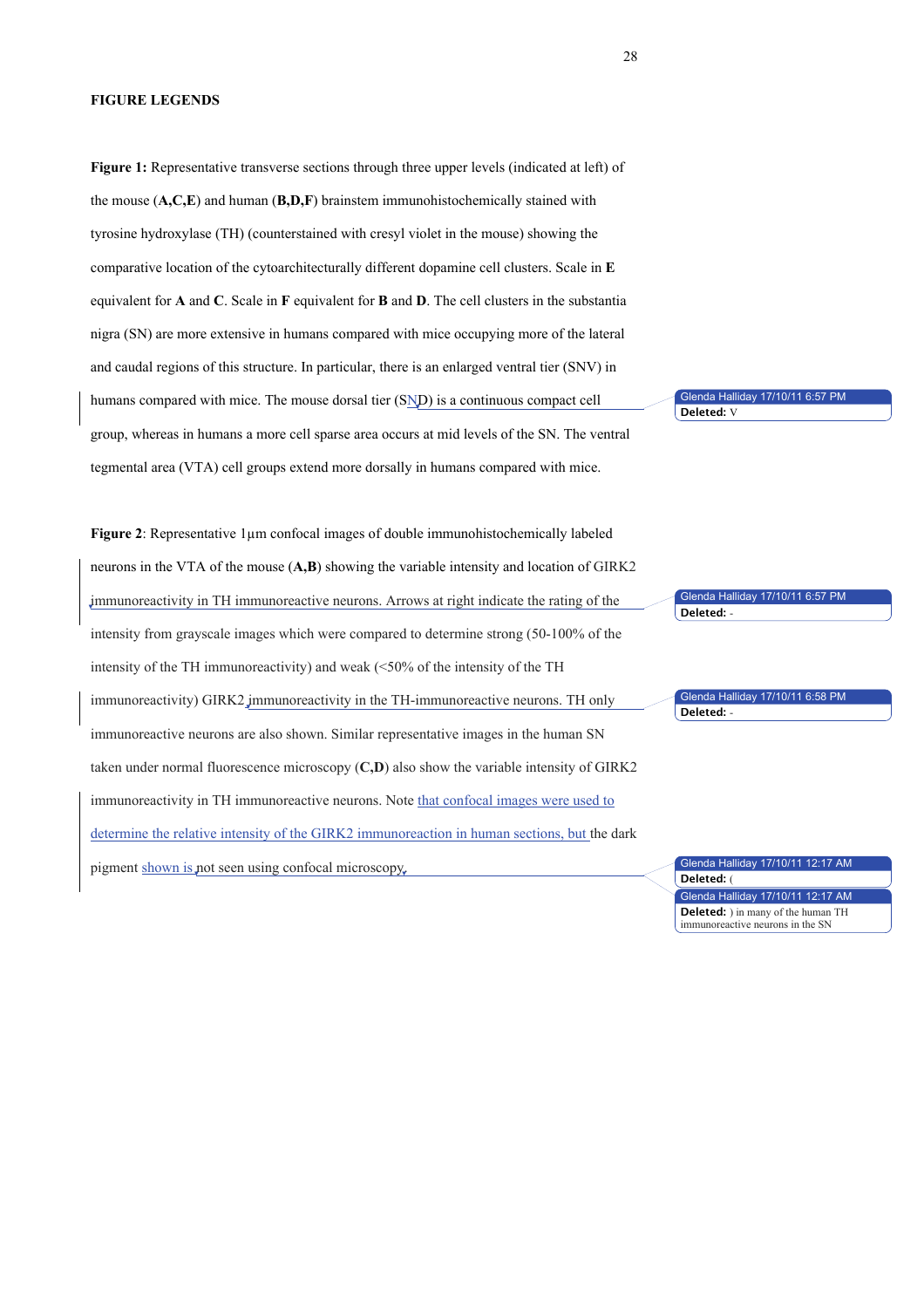**Figure 3:** Photomicrographs of GIRK2 immunohistochemically stained sections through different levels (at left) of the SN in mice (**A-L**) and humans (**M-W**) showing immunoreactive neurons in all SNC cell clusters. Scale bar in L is equivalent for all figures. In humans neuromelanin pigment (found in dopamine neurons) is brown, in contrast to the nickel-cobolt enhanced GIRK2 immunoreactivity (black), indicating that the GIRK2 immunoreactivity occurs in these human dopamine neurons. The majority of SNC neurons in these regions contained enhanced diffuse and granular GIRK2 immunoreactivity. GIRK2 immunoreactivity was strongest in SNC cell processes compared with somata in humans (**M-W**) with cell body staining stronger in the mouse SNC (**A-L**).

**Figure 4:** Photomicrographs of mouse (**A,B**) and human (**C,D**) sections through the SN immunofluorescently stained for both TH (green) and GIRK2 (magenta converted from red). High magnification shows diffuse and granular cytoplasmic colocalization (white in the merged images) of TH and GIRK2 immunoreactivity in SNC neurons (**B**,**D**) and doublelabeled varicose fibers dominating the pars reticulata (**A,C**). Double labeled TH/GIRK2 immunoreactive neurons in the caudal SNC appeared to be in close association with GIRK2 immunoreactive but TH-negative fibers (**B,D**).

**Figure 5:** Photomicrographs of TH (green)/GIRK2 (magenta converted from red) double immunoflourescence labeled transverse brainstem sections from mice (**A,C-E)** and a GIRK2 nickel cobolt enhanced immunoperoxidase labeled human transverse brainstem section (**B**). Scale in **E** is equivalent for **C** and **D**. GIRK2 immunoreactivity colocalized (white) with THimmunoreactive dopamine neurons and varicose fibers in mice (**A,C-E)** but was more restricted to only the dopamine cell clusters in humans (**B**). GIRK2-immunoreactive but THnegative neurons were located in the red nuclei with GIRK2-immunoreactive fibers in the

Glenda Hallic **Deleted:** -

Glenda Halliday 17/10/11 12:17 Glenda Halliday 17/10/11 6:58 PM **Deleted:** yellow **Deleted:** -

Glenda Halliday 17/10/11 12:17 AM **Deleted:** yellow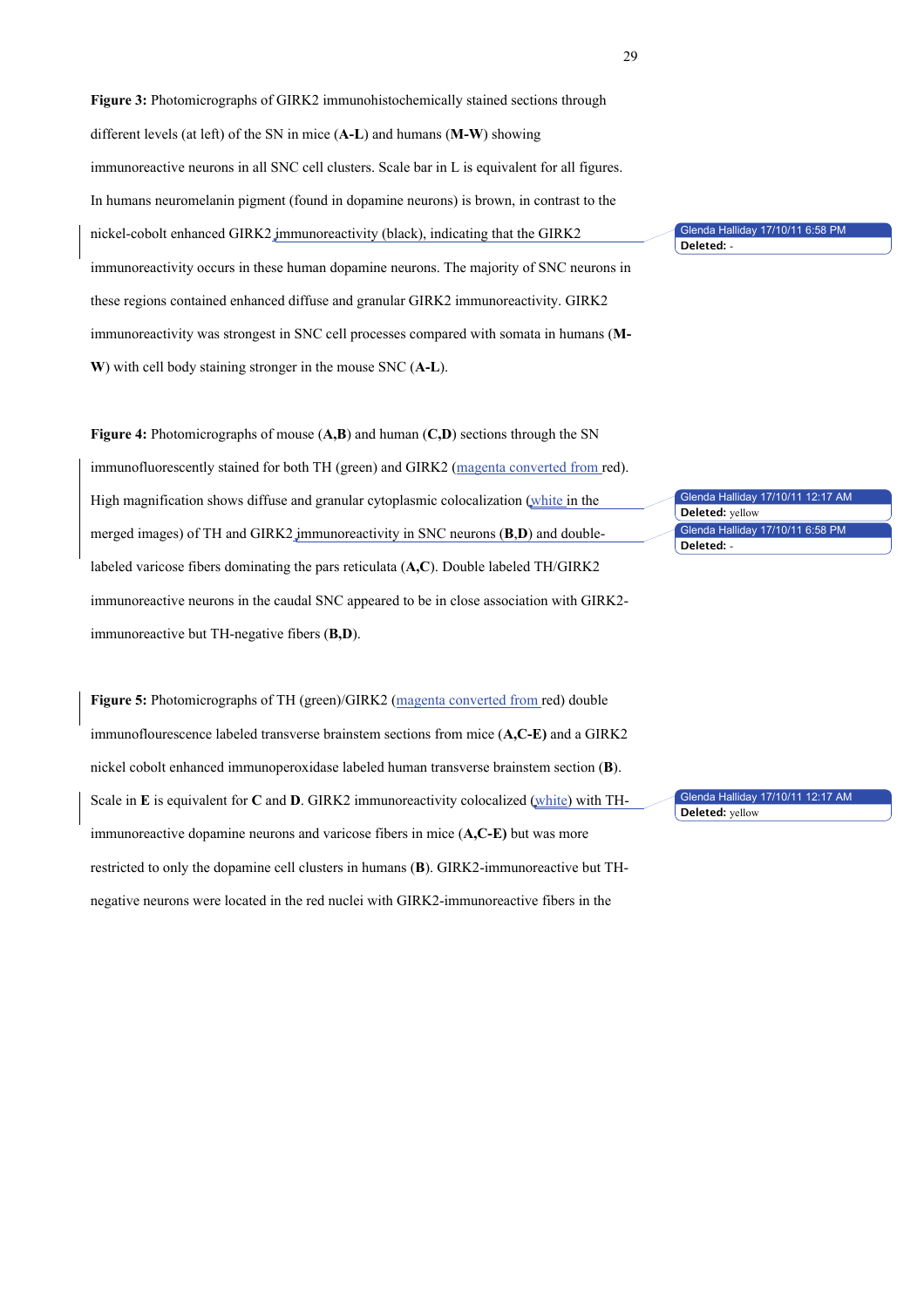interpeduncular in mice (**A**) but not humans (even with enhanced immunoperoxidase staining as shown in **B**). The degree of colocalization of TH and GIRK2 immunoreactivity in SN fibers differed depending on the rostrocaudal location of the transverse brainstem section. Rostrally (**C**) many TH/GIRK2-immunopositive varicose fibers occurred in the pars reticulata, with less overlap and some GIRK2 only-immunoreactive fibers observed at mid levels (**D**), while caudally (**E**) GIRK2 only immunoreactive varicose fibers predominated.

**Figure 6:** Photomicrographs of TH (green)/GIRK2 (magenta converted from red) double immunofluorescence labeled SN sections from mice (**A-D)** and humans (**E-H**). Scale in **D** is equivalent for **A-C**. Scale in **H** is equivalent for **E-G**. The majority of neurons in all the SN subregions were strongly double labeled with both TH and GIRK2 (white in the merged images) with only occasional TH only-immunoreactive neurons observed in any of the cell clusters.

**Figure 7:** Photomicrograph of calbindin (green)/GIRK2 (magenta converted from red) double immunofluorescence labeled transverse brainstem sections from mice (**A-H**) and a calbindin immunoperoxidase labeled human transverse brainstem section (**I**). Scale in **H** equivalent for **B-F**. Note that calbindin immunoreactivity was observed in nuclei as well as the cytoplasm of positively stained neurons (**B-H**). There is more limited overlap (white) of calbindin and GIRK2 immunoreactivity in SN and VTA neurons (**A-H**, compare with **Figures 5, 6**). As previously described, few SN neurons contained calbindin immunoreactivity **(A-**D) with only some SNM neurons (**A,D**) but more SNL neurons (**A,C**) also strongly immunoreactive for GIRK2. There was variable overlap (white) of calbindin and GIRK2 immunoreactivity in VTA subregions, with very few high GIRK2 intensity, double-labeled neurons in the VTAR (**E**) and up to 25% of calbindin-immunoreactive neurons in other VTA subregions also

Glenda Halliday 17/10/11 12:18 AM **Deleted:** yellow

Glenda Halliday 17/10/11 12:18 AM **Deleted:** yellow

Glenda Halliday 17/10/11 12:18 AM **Deleted:** yellow